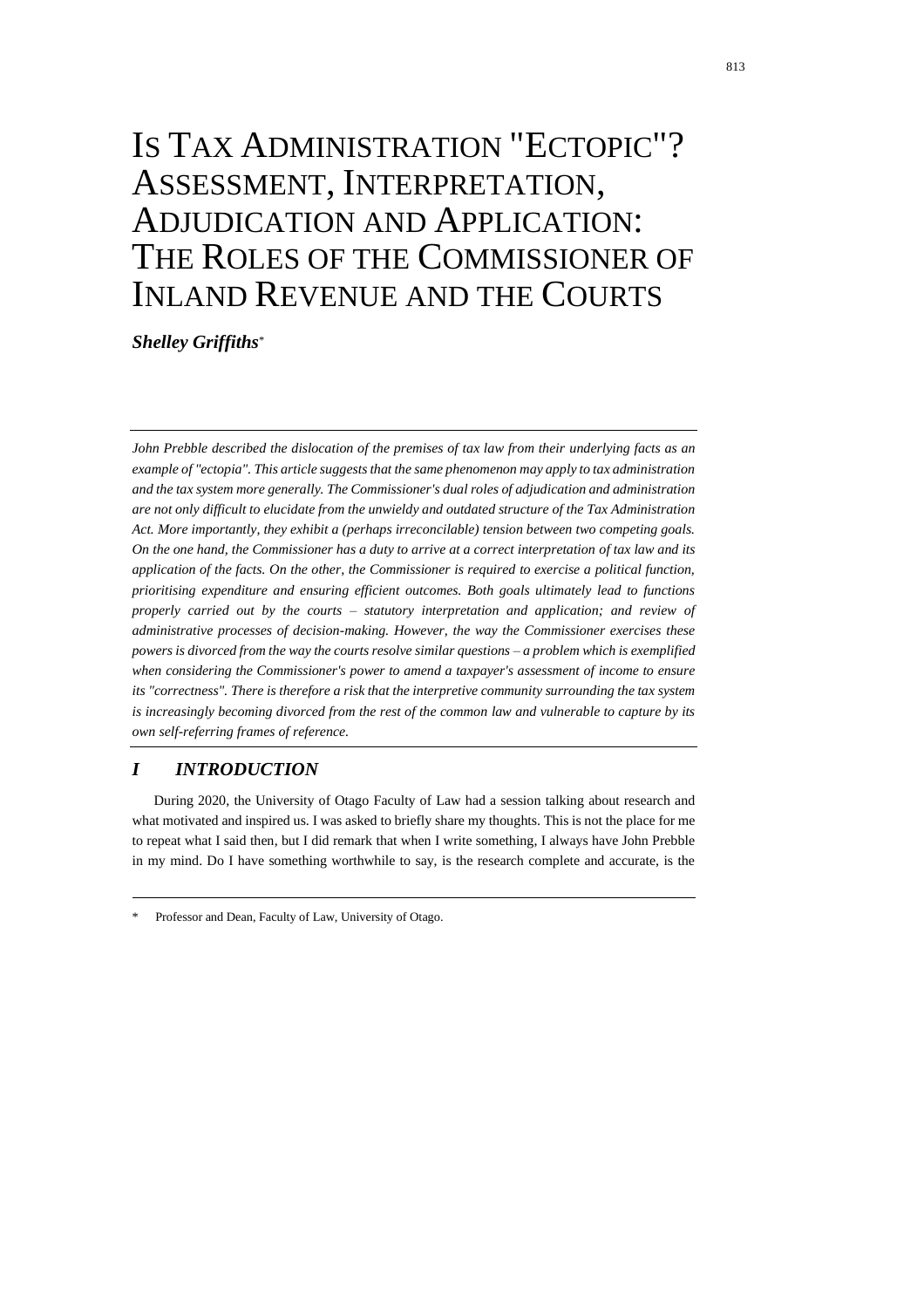argument internally consistent, is there something fresh and creative about what I say? Those are the attributes I associate with fine academic writing and John is an exceptional practitioner of the art (and the science) of academic legal writing. From ectopia, to fictions, to Kelsen, through to detailed analyses of complex provisions and to the exposition of what were then disparate and incoherent provisions on the taxation of property transactions, John has created a body of fearsome academic writing. A few years ago, I did some rudimentary investigation into the study of tax as an academic discipline in New Zealand. Historically, there has not been much academic writing on taxation in New Zealand, but from the 1980s onwards one name kept recurring. John's contribution to the study of taxation law and practice in New Zealand is extraordinary.

<span id="page-1-1"></span>To borrow from Jane Austen: it is a truth universally acknowledged (or if it is not, it ought to be) that a statute which includes ss 91AAZ, 91ESB and 141JAA is probably in search of a re-write. The re-write of the Tax Administration Act 1994 (TAA) is not currently on the agenda.<sup>1</sup> However, the section numbers above indicate a piece of legislation that has been amended multiple times and has important parts that have been bolted on since the legislation was passed in 1994. It probably has no coherent structure, even if it started with one. This article considers the possibility that administration of taxation and the tax system as reflected in that Act, specifically the role of the Commissioner of Inland Revenue (the Commissioner), are fundamentally incoherent. The aims, if appearing grand, are in fact rather modest, as the article makes no attempt at a solution to this possible incoherence. It is, however, a question worth asking. Some of John's most interesting work is speculative. This is a small and tentative step in applying his creative speculation to the rather rickety structure that is the tax system, that inchoate "thing" the "integrity" of which the Commissioner is charged with protecting.<sup>2</sup>

<span id="page-1-0"></span>The title of this article takes as its starting point a reference to a body of John's work on income tax. In a series of articles, he developed and explored the idea that income tax is "ectopic". <sup>3</sup> The fundamental proposition is that tax law is based on assumptions about the "factual and legal nature of the taxpayer's income." <sup>4</sup> The effect of those assumptions is that the "base" that the law taxes, ie "income", is removed even further from the underlying facts of the case. Others have described the phenomenon in other ways. Dame Sian Elias wrote that income tax legislation deals with "a wholly

<sup>1</sup> Policy and Strategy Committee *Proposals for modernising the Tax Administration Act: A Government Discussion Document* (Inland Revenue, December 2016): while some of the suggestions arising from this discussion document have been enacted, for example Tax Administration Act 1996 ss 6C–6G which enable the Commissioner to deal with legislative anomalies and ss 16–17M on the Commissioner's powers to collect information, the bigger re-write project was not pursued. See generally Cabinet Paper "Making Tax Simpler – Proposals for Modernising the Tax Administration Act" (June 2018) CAB.

<sup>2</sup> Tax Administration Act 1994, s 6.

<sup>3</sup> John Prebble "Ectopia, Tax Law and International Taxation" [1997] BTR 383.

<sup>4</sup> John Prebble "Income Taxation: A Structure Built on Sand" (2002) 24 Syd LR 301 at 306.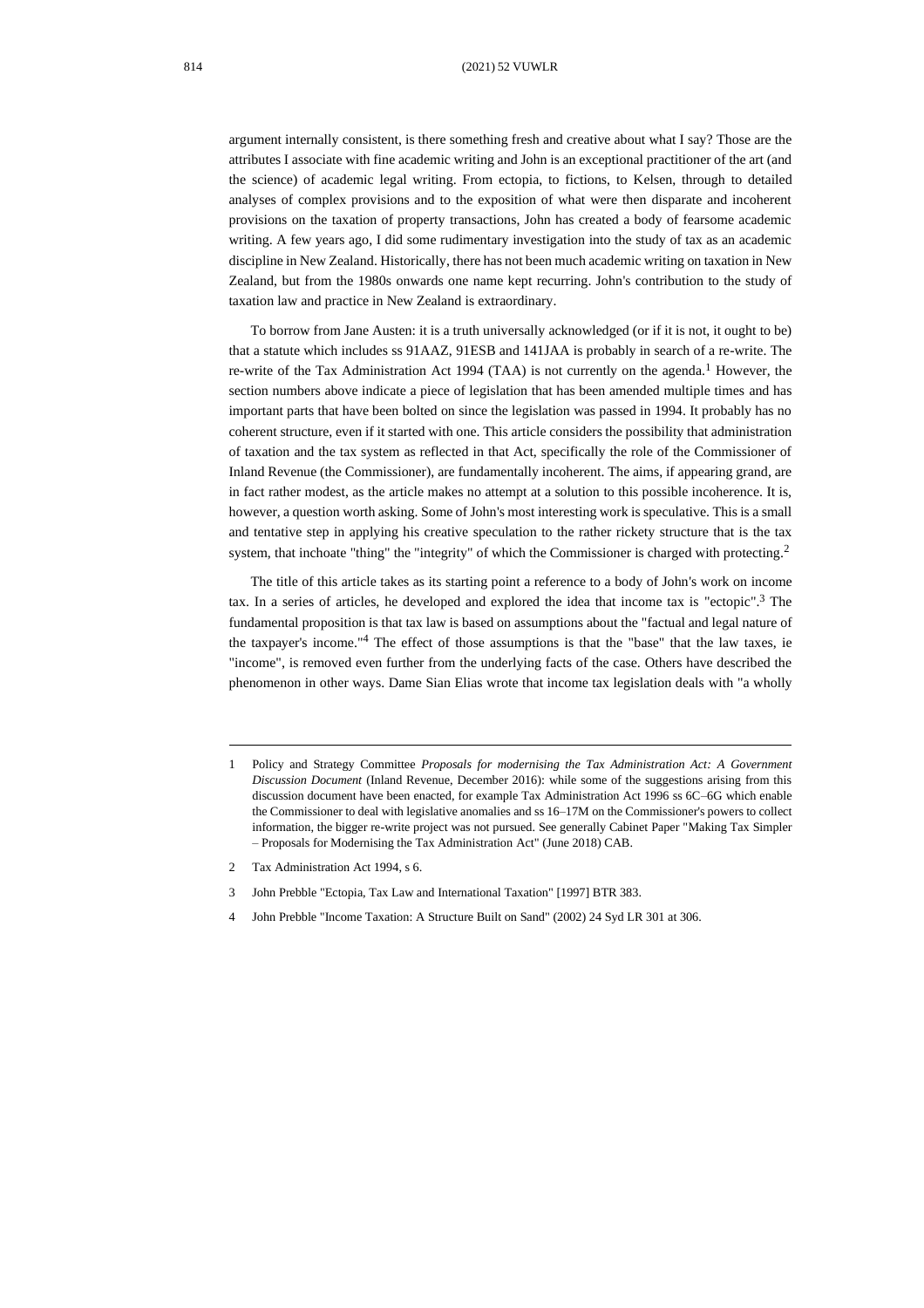artificial universe constructed by law." 5 John described this phenomenon as "ectopia". This is a term that most are probably only familiar with within the context of "ectopic pregnancy". "Ectopia" means "displacement" or "dislocation".<sup>6</sup>

In respect of tax administration, others have described some of the hallmarks of tax administration as "tax exceptionalism". 7 It is for that reason that there seems there may be some utility in using the ideas inherent in displacement or dislocation for thinking about some of the processes and tasks involved in tax administration as it is currently configured in New Zealand. At heart, the question is whether tax administration is disconnected from the principles that underlie public administration more generally. This is a bigger question than one article can answer. However, by exploring one part of that web, specifically the role of the courts in the tax system, as that relates to the interpretive and adjudicative functions of the Commissioner, some light might be shed on the architecture of the tax system.

This article begins by considering the two roles of the Commissioner (adjudication/interpretation and administration) and how easy it is to extract the scope and content of the role of the Commissioner from the somewhat disordered structure of the TAA. It then considers what role the courts have in the Commissioner's two tasks. It explores this further by focussing on the application and interpretation of the Commissioner's power to amend a taxpayer's assessment of income to ensure its "correctness". 8 This provision squarely engages the two aspects of the role: what does "correctness" mean and in what circumstances will the Commissioner agree to exercise this discretion. The final part of the article pulls these threads together, makes some links with the role of the court in relation to similar issues in an unrelated area of the law and concludes that, in many respects, tax administration exhibits tendencies that are ectopic. In 2009, writing extra-judicially, William Young J considered it was time to take a "fresh look" at the tax dispute resolution system. A review needed the perspective of the Inland Revenue, tax advisers and taxpayers. It needed to be underpinned by "rule of law principles." 9 This article advocates a review of broader scope, underpinned by those processes and values. It is about 30 years since the re-write of the income tax legislation began. It is more than time to embark on a "fresh look" at the tax administration system.

<span id="page-2-0"></span><sup>5</sup> Sian Elias "Righting Environmental Justice" (2014) 10 Resource Management Theory and Practice 47 at 48.

<sup>6</sup> Prebble, above [n 4,](#page-1-0) at 306.

<sup>7</sup> Kristin E Hickman "Administrative Law's Growing Influence on U.S. Tax Administration" (2017) 3 JOTA 82; and Stephen Daly "Tax Exceptionalism: A UK perspective" (2017) 3 JOTA 95.

<sup>8</sup> Tax Administration Act, s 113.

<sup>9</sup> Hon Justice William Young "Tax Disputes in New Zealand" (2009) 4 JATTA 1 at 13.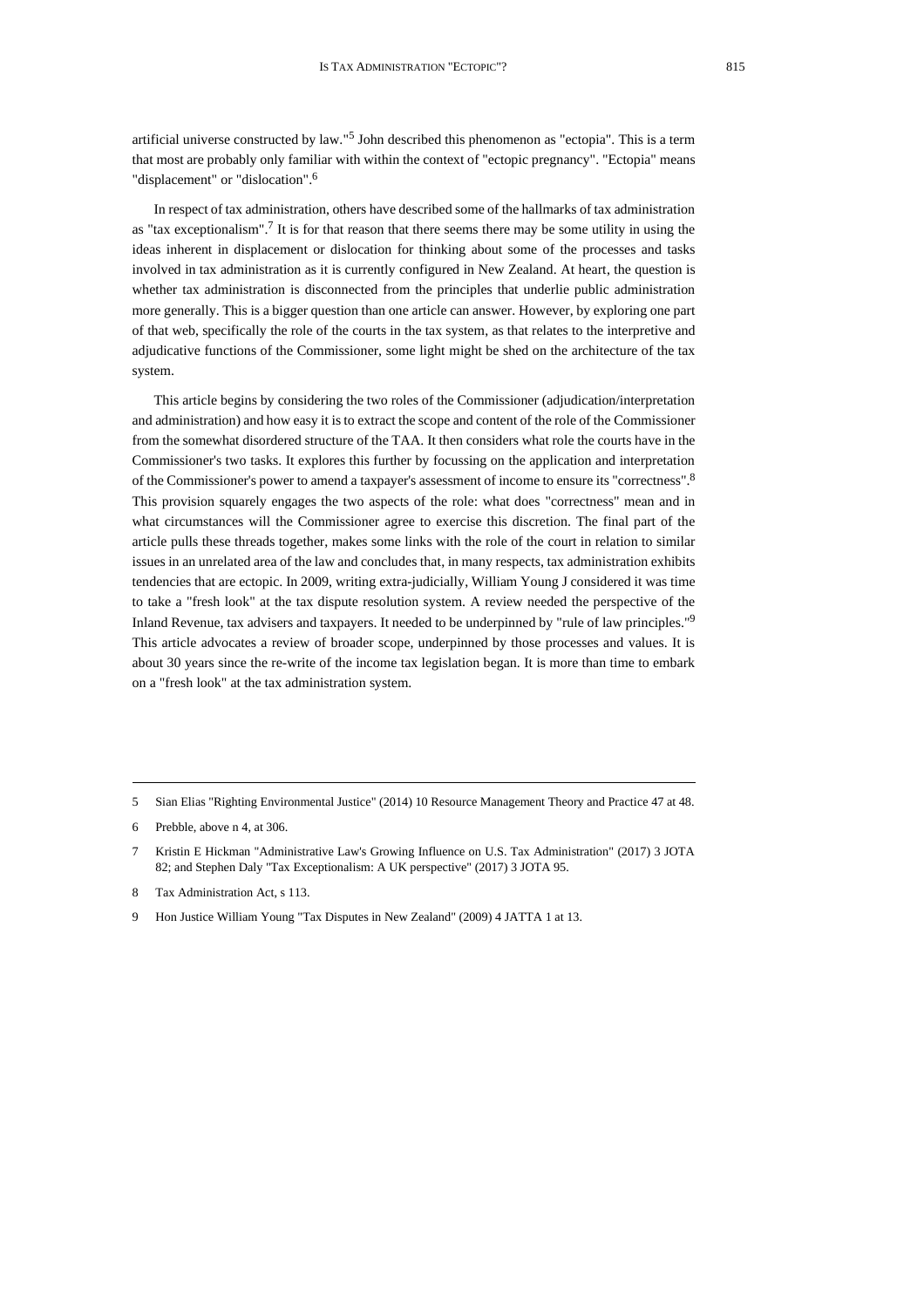## *II THE ROLE OF THE COMMISSIONER OF INLAND REVENUE AND THE CONTEXT OF THE TAX ADMINISTRATION ACT*

There is an old and rather trite saying that familiarity breeds contempt. Conversely, when one becomes so familiar with something, one becomes so comfortable with it and so understanding of all its quirks and foibles that one never looks at it through the eyes of the stranger. Ask a relative stranger to the tax system to describe briefly the role of the Commissioner and they would likely say, probably after some prodding, something along the lines of determine the liability of taxpayers, make sure they pay and be responsible for all the people and infrastructure that make this happen. Given the legal significance of the role of the Commissioner, a lawyer would seek to find statutory authority for this role and would go in search of it in the TAA.

The TAA begins relatively strongly when measured against a yardstick of clarity about the role of the Commissioner. Section 5B states that the Commissioner is the Chief Executive of the Inland Revenue Department (IRD), a department of state under the State Sector Act 1988.<sup>10</sup> Section s 6A states the Commissioner is "charged" with the "care and management" of the "taxes covered" in the Inland Revenue Acts. The Commissioner is subject to "directions" in relation to the "administration" of those Acts, but there can be no directions about the "tax affairs of individual persons or the interpretation of tax law."<sup>11</sup> Section 6 requires ministers and all officials, including the Commissioner, to at all times use their best endeavours to protect the "integrity of the tax system". From this we can derive that, as we suspected, the role of the Commissioner is to "administer" the tax system and to interpret the law. We obliquely know from the limits on the power of the Executive to direct the Commissioner that there is also a role in respect of individual persons and in the "interpretation of the law" and that role must remain free from interference. It is not, however, a model of clear and direct drafting. We can identify important parts of the Commissioner's role through what cannot be done.

Thereafter, the TAA becomes ever more convoluted. Subpart 2C is helpfully headed "Functions and Powers of Commissioner". The seven sections in this part confer powers of delegation, require an annual report, describe the use of the Department's official seal and the proof of the Commissioner's signature.<sup>12</sup> There are two sections on taking securities to ensure performance of tax obligations<sup>13</sup> and the making of payments on the small business cash flow loan scheme which is part of the Covid-19 business support packages.<sup>14</sup> The Commissioner has many powers, but none of them are in pt 2C.

- 10 Tax Administration Act, s 5.
- 11 Section 6B.
- 12 Sections 7, 12, 13 and 13C.
- 13 Section 7A.
- 14 Section 7AA.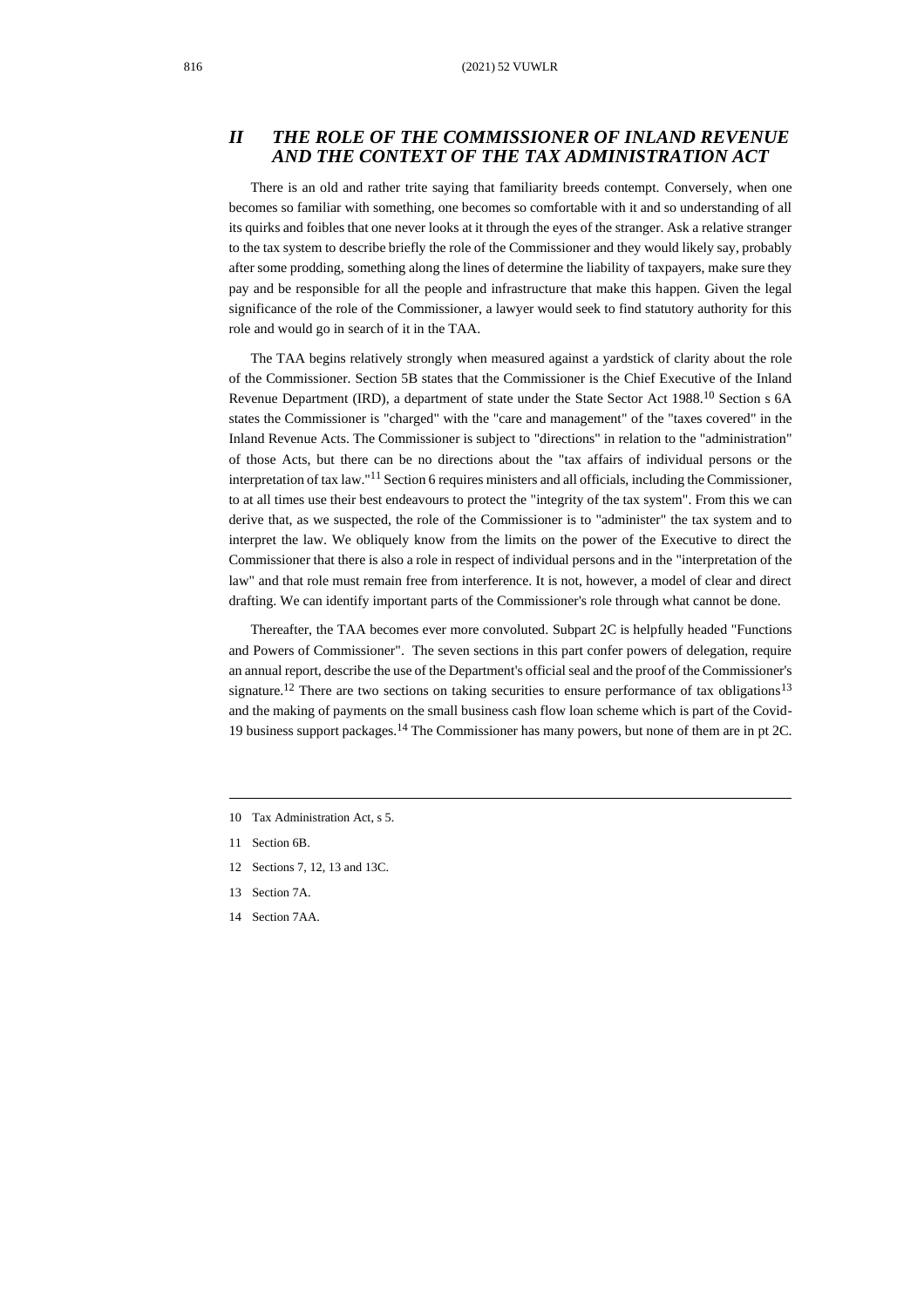The powers to obtain information are in pt  $3<sup>15</sup>$  along with the secrecy obligations,<sup>16</sup> the rules around taxation advice privilege<sup>17</sup> and taxpayers' recording keeping and filing obligations.<sup>18</sup> From there on through this maze, the Commissioner's roles, powers and obligations appear from time to time. The Commissioner can make determinations and provide binding rulings which provide taxpayers with "certainty about how the Commissioner will apply taxation laws"<sup>19</sup> and determinations.<sup>20</sup>

For fear the reader will have lost interest in the discussion, I will go no further in making the point. Buried within this mire are some provisions that tell us more about the assessment role of the Commissioner. Since 2002, there has been statutory recognition of self-assessment and s 92 confirms the fact of taxpayer assessment. However, the Commissioner can issue a notice of proposed adjustment and s 113 allows the Commissioner to amend an assessment at any time to ensure its "correctness". 21

There are thus two aspects to the role of the Commissioner. The first is based in and around the assessment function: the application of the law to transactions, ranging from the mundane to the complex, entered into by taxpayers. This involves the interpretation of the law. The second is the administration of a tax system and the huge infrastructure of persons and technology that support that administration. The administration role is overtly addressed at the start of the TAA. The assessment function is recognised albeit more obliquely, but it is a Tax Administration Act after all. Both aspects have been implicit in the role of the Commissioner, however styled, for as long as there has been taxation in its current form.

Prior to the TAA, there was the Inland Revenue Department Act 1976. In the pre-GST era, the principal revenue Act was successive Land and Income Tax Acts. The final one with a composite title was the Land and Income Tax Act 1954. The Income Tax Act 1976 recognised the pre-eminence of income tax, while land tax, by then in terminal decline, was moved to the Land Tax Act 1976. The Inland Revenue Department Act 1976 stated that the Commissioner was "charged with the

- 16 Sections 18–18K.
- 17 Sections 20–21BA.
- 18 Sections 21B–80.

- 20 Sections 90–91AAZ.
- 21 Section 89B.

<sup>15</sup> Sections 16–17M (16 sections).

<sup>19</sup> Section 91A: noting there are 25 sections between ss 91 and 91A. The powers to make binding rulings are in ss 91C–91J (containing 56 sections).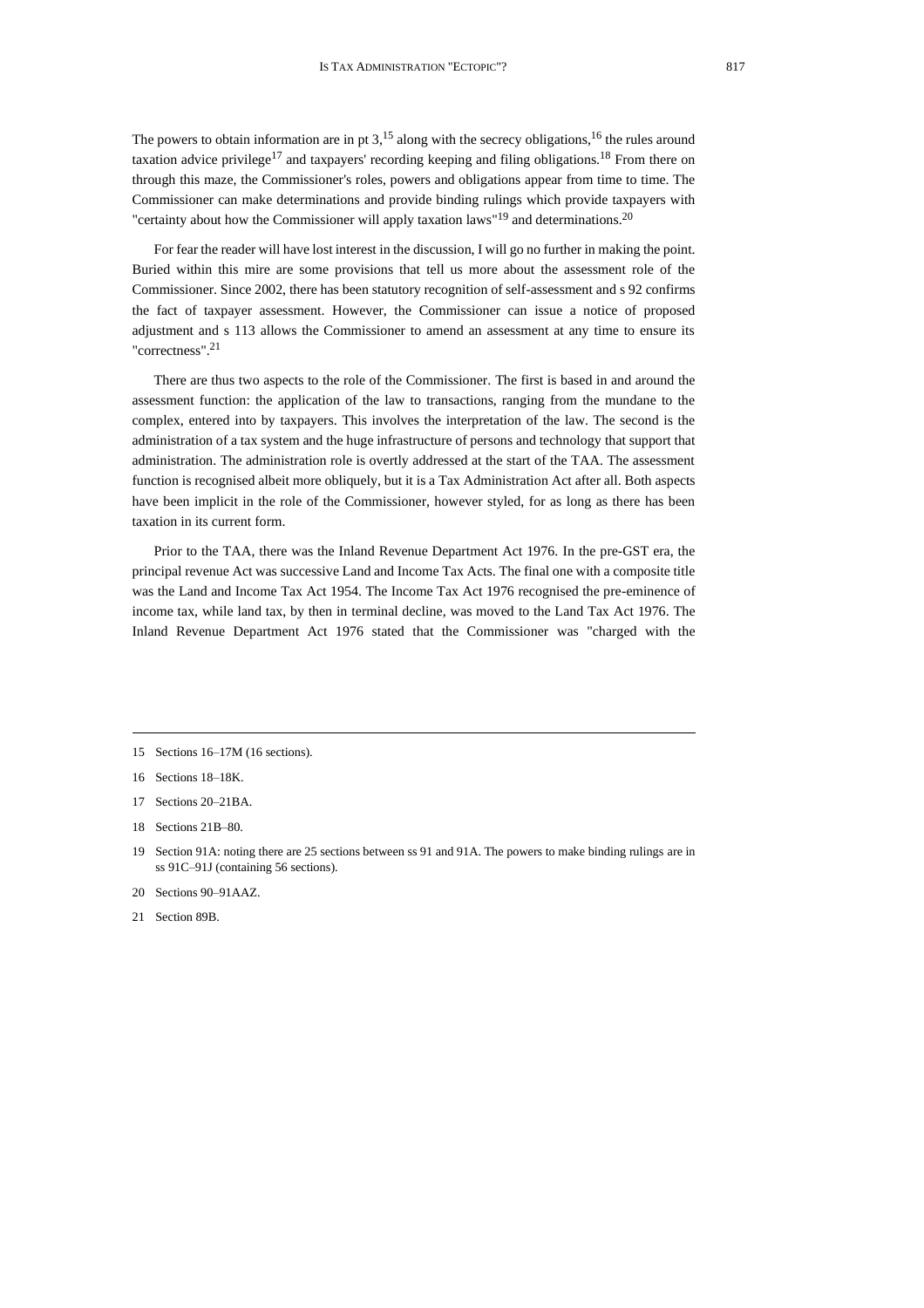administration of the Inland Revenue Acts".<sup>22</sup> The Income Tax Act 1976 required the Commissioner to "make assessments". 23

<span id="page-5-0"></span>By the 1990s, it seemed that this dual role worded in this way put the Commissioner in a rather difficult position. The Commissioner was charged with the task of quantifying the amount of tax liability that was imposed by the Income Tax Act  $1976<sup>24</sup>$  On the other hand, the "greater managerial autonomy"<sup>25</sup> that had been delivered to the chief executives of all government departments required them to focus on the efficient, effective and economic production of the "outputs" agreed upon with their Minister.<sup>26</sup> This placed the Commissioner in a difficult position. On one hand, there was an obligation to assess all income tax due from all taxpayers. On the other hand, the Commissioner had to administer the Department as efficiently as possible. The implication of this might be that to pursue certain taxpayers or certain income sources would be inefficient and ineffective. But to make such a rational deployment of the scarce resources allocated to the Commissioner would be inconsistent with the statutory "administration" duty requiring assessment and collection.

The New Zealand courts have held that the Commissioner possessed no general managerial discretion about tax collection.<sup>27</sup> The Commissioner had a "duty ... to see that ... income is assessed to tax and that the tax is paid." <sup>28</sup> In the early 1990s, a Review Committee chaired by Sir Ivor Richardson (the Richardson Committee) was established to review the organisation of the Inland Revenue Department. The Richardson Committee developed "a vision for tax administration" that sought to balance the objective of the IRD collecting the highest net review that is practicable over time, the norm of voluntary compliance and the belief of taxpayers in the inherent fairness and efficiency of taxation administration. To achieve this, the Richardson Report recommended repeal of s 4 of the Inland Revenue Department Act 1974 which required the Commissioner to "administer" the tax system and its replacement with a provision that gave explicit recognition of the Commissioner's

26 State Sector Act 1988, s 32; and Public Finance Act 1989, s 34.

28 *New Zealand Stock Exchange v Commissioner of Inland Revenue* [1992] 3 NZLR 1 (PC) at 3.

<sup>22</sup> Inland Revenue Department Act 1974, s 4: this provision is identical in ambit, if not wording, to the Land and Income Tax Act 1916, s 3.

<sup>23</sup> Income Tax Act 1976, s 19: this provision is identical in ambit, if not wording, to the Land and Income Tax Act 1916, s 13.

<sup>24</sup> Section 39(1).

<sup>25</sup> Phillip Joseph *Constitutional and Administrative Law in New Zealand* (3rd ed, Thomson Brookers, Wellington, 2007) at 243.

<sup>27</sup> *Commissioner of Inland Revenue (CIR) v Lemmington Holdings Ltd* [1982] 1 NZLR 517 (CA); and Geoffrey Clews "The Richardson Years: An Overview of the Case Law Affecting the Commissioner's Statutory Powers" (2002) 8 NZJTLP 224.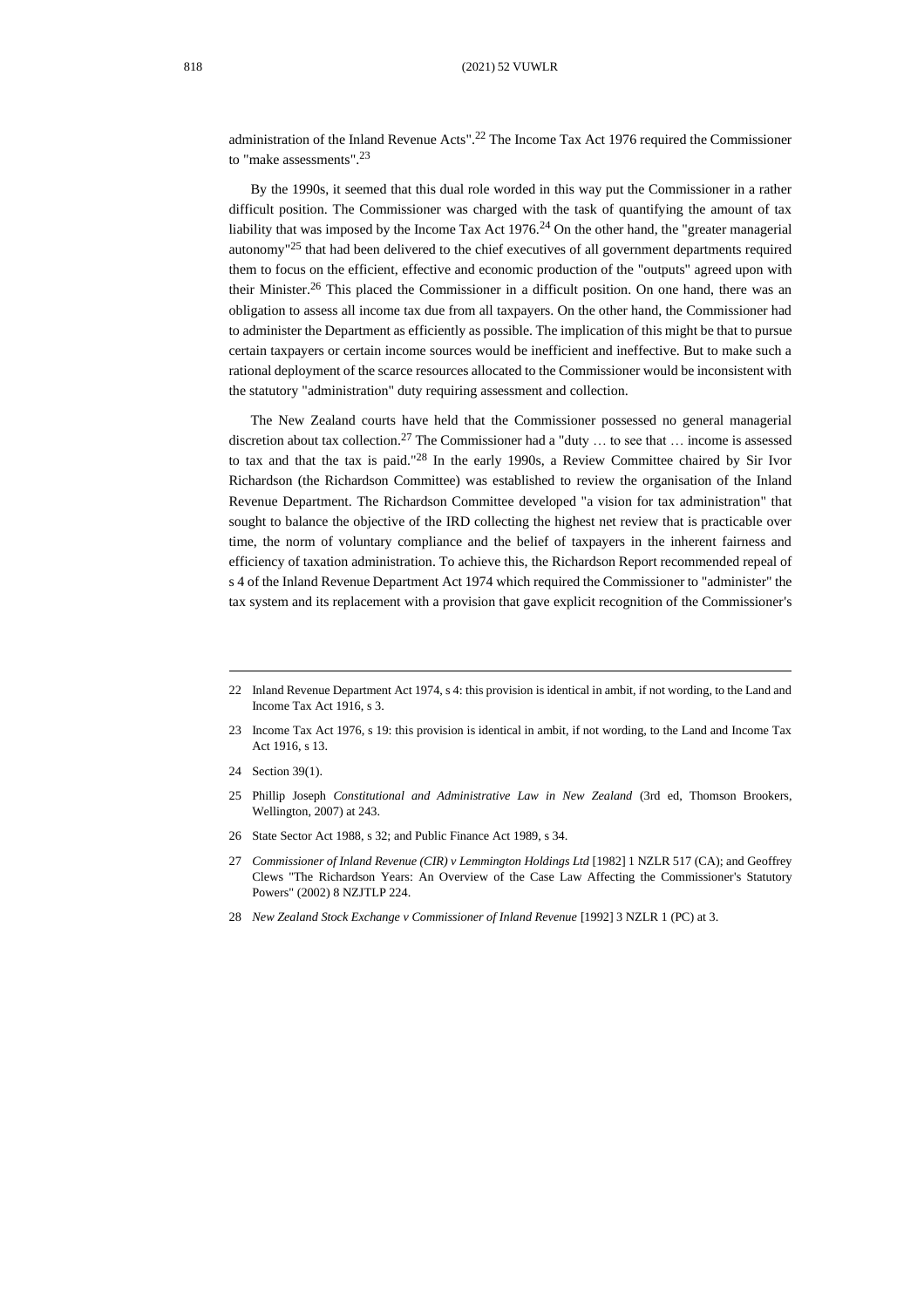<span id="page-6-0"></span>requirement to operate within limited resources in the "care and management" of all its functions.<sup>29</sup> This provision ought also to recognise the fundamental importance of the protection of the integrity of the tax system.<sup>30</sup> As a result, in 1996, a managerial discretion of "care and management" was added to the TAA. The new section, which came into force on 1 April 1995, was identical to that previously in the Inland Revenue Department Act 1974. Returning to the more general point, the amendment and encrustation that has led to the current shape of the TAA began from birth.

The other role of the Commissioner, assessment, was soon about to change as well. By the late 1990s it was a fiction that the Commissioner assessed income tax; the notion of Commissioner assessment did not reflect what actually happened. In an increasingly automated system, in practice, taxpayers self-assessed but the statute continued to be based on the fiction that the Commissioner assessed tax liability. In 2002, that reality was recognised by a shift to a self-assessment system. The TAA recognises, however, that there remains a residual need for the Commissioner to be able to assess. For example, where the taxpayer does not comply with the obligation to self-assess, the Commissioner can make a default assessment. There are other situations as well. The disputes or challenge processes may end up with a result that requires the completion of a re-assessment. Similarly, the Commissioner and the taxpayer may settle any dispute between them. There may also be situations where there has been some mistake in the original self-assessment and that needs to be remedied. For all these reasons, the decision was made to retain the ability for the Commissioner to amend assessments.

Amendments to legislation over a period of some 26 years is to be expected. But the Tax Administration Act 1994 has been amended numerous times and not merely with minor changes. Some very significant structural changes have been made since 1994. The disputes and challenges procedures,<sup>31</sup> binding rulings,<sup>32</sup> penalties,<sup>33</sup> and hardship provisions<sup>34</sup> have all been added. The role of the Commissioner has become that of re-assessment and the Commissioner is charged with the care and management of taxes with a responsibility to protect the "integrity of the tax system". Whatever structural integrity the Act had when enacted has been significantly impaired. Sitting at the heart of it is the Commissioner. The distinction between the two roles of the Commissioner is only

- 31 Tax Administration Act 1994, pts 4A and 8A: Inserted in October 1996.
- 32 Part 5: Inserted in October 2001.
- 33 Part 9: Inserted in July 1996.
- 34 Part 10A: Inserted in May 1996.

<sup>29</sup> This was re-enacted as s 6 of the Tax Administration Act 1994.

<sup>30</sup> *Organisational Review of the Inland Revenue Department: Report to the Minister of Revenue* (Organisational Review Committee, No 26, April 1994) [*Richardson Paper*] at [9.4] and [9.6.4].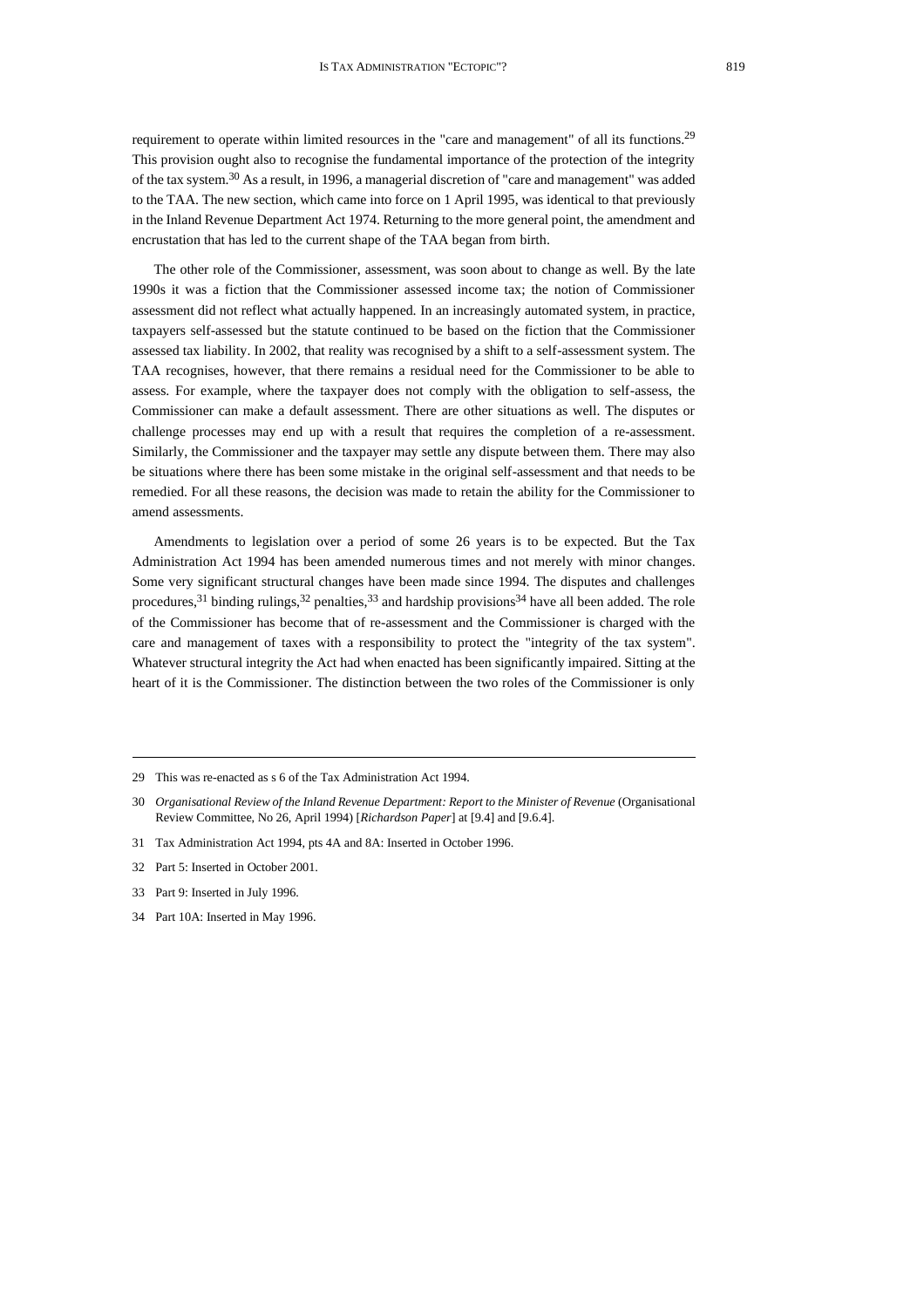obliquely obvious from the TAA. That tension was identified by the Richardson Committee in 1996 but little has been done to delineate, let alone resolve, that tension.

#### *III THE COURTS AND THE COMMISSIONER*

A number of the changes made to the Tax Administration Act, including the inclusion of care and management, arose from the Richardson Report's recommendations in 1996. As the Richardson Committee recognised, the competing tensions between efficient use of scarce resources and protection of the "integrity" of a system in which taxpayers were assured their personal affairs were free from political inference went to the heart of the Commissioner's two roles. The tension between the assessment and administrative roles was such that the Richardson Committee wanted to separate the adjudicative (assessment) role and the managerial function.<sup>35</sup> It recognised that the intertwining of the roles had developed over decades and could not be "unravelled" overnight. It urged "detailed evaluation and testing" to arrive at a definition of the "scope and boundaries" of the adjudicative function.<sup>36</sup> The ultimate objective was a clear articulation of the split in legislation. In the interim, the care and management provisions would hold the two roles in some sort of equilibrium. Protecting the integrity of the tax system (and enhancing taxpayer compliance) required a "no go" area, where the Commissioner exercised a wholly independent judgement. Holding this rather elastic concept of the "integrity of the tax system" together was the recognition of taxpayer rights and the recognition that it is the Commissioner's duty to gather the highest amount of net revenue over time given the resource constraints within which the system operated. The exercise that the Richardson Committee advocated did not happen. How feasible that suggestion was is a question for another day. Nevertheless, the difficulty of implementing such a split does not detract from the value of the insight of the Richardson Committee in highlighting that fundamental tension.

It is worth pausing at this point and considering these issues from a different perspective. What are the procedures and processes that ensure some discipline in and accountability for the performance of the assessment and administrative roles? The first requires interpretation of a statute and the application of that law to a factual situation. The role of final determination of the meaning of statutes and the application of the statutory provisions belongs to the courts. On the other hand, issues about the exercise of statutory power, which in shorthand might be called process, do not give rise to an appeal on a decision and the correctness of the decision reached. Rather, issues about process are addressed by judicial review, premised on the fundamental principle that officials are subject to the law. Officials must exercise their power within the bounds of their authority. It is the role of the courts to ensure this and "review" the processes of decision-making. This route also leads to the courts. Thinking about the role of the Commissioner leads us to consider the role of the courts in the web of tax administration.

<sup>35</sup> *Richardson Paper*, above [n 30,](#page-6-0) at [9.2.2].

<sup>36</sup> At [9.2.2].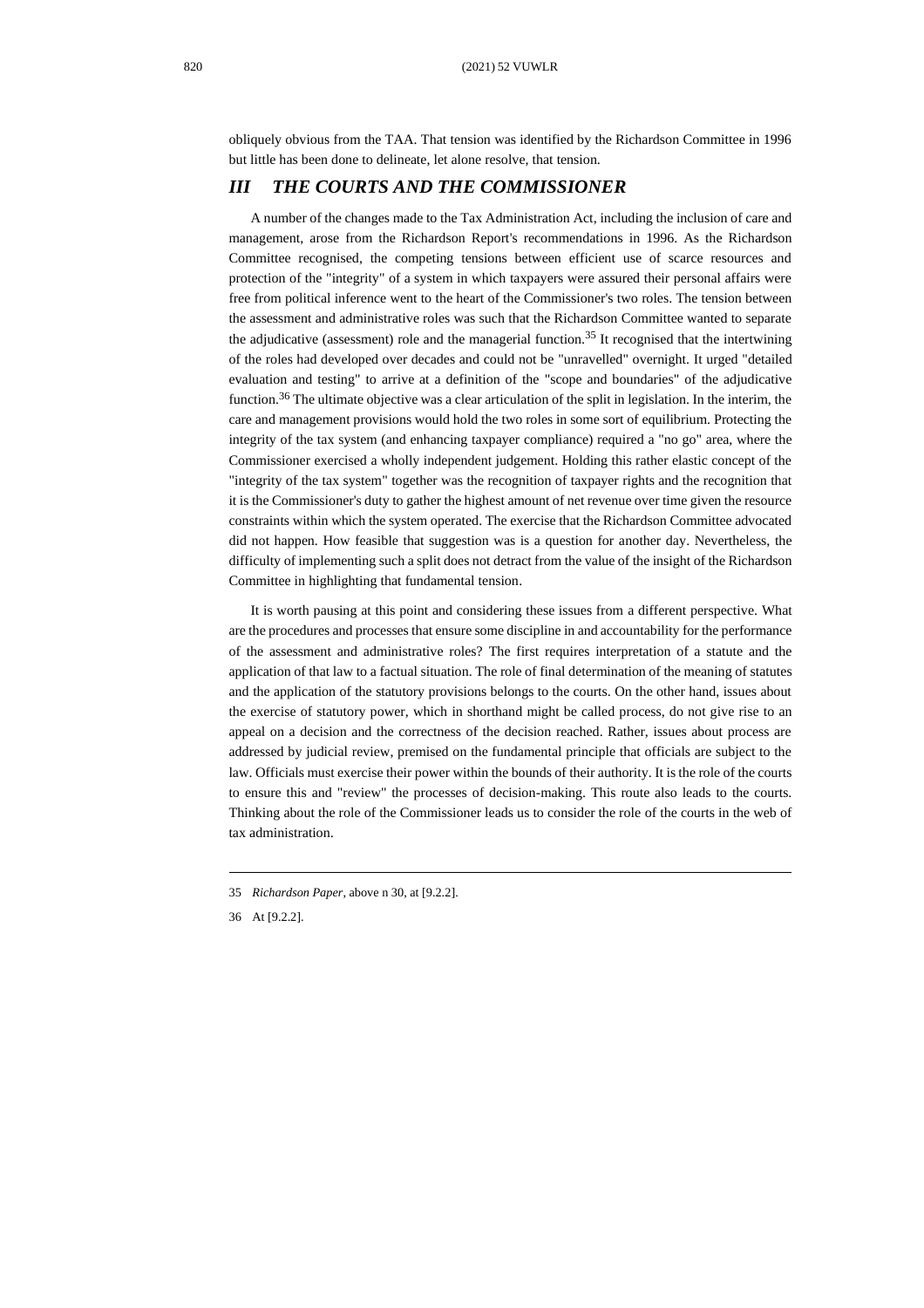Section 113 of the TAA empowers the Commissioner to "amend an assessment as the Commissioner thinks necessary in order to ensure its correctness". This section engages the dual aspects of the Commissioner's role. Before turning to look in depth at its interpretation and practical implementation, it is appropriate to consider further the two aspects of the Commissioner's role and the role of the courts.<sup>37</sup> The adjudicative role requires the Commissioner to interpret the statutory language and apply the law, to "adjudge" how the substantive law applies to a specific fact scenario. This is the job that the Commissioner routinely does in the assessment process or, more correctly, the reassessment process. A tax liability is the result of the application of statutory provisions to a set of real-life transactions. In the case of those taxpayers who are subject to withholding tax on their income, such as a resident withholding tax and PAYE, it is essentially an arithmetic calculation. In respect of business taxpayers, however, there are issues of definition, for example around the capital/revenue distinction and whether the general anti-avoidance provisions apply. Establishing tax liability is not simply the application of a formula to a number. Given the disconnect between underlying economic reality and the surrogate used as income for the purposes of levying income tax, that is not surprising.<sup>38</sup> There are numerous questions of categorisation and definition surrounding decisions made by an officer of the state to whom significant power has been given. Looking at the tax assessment process as always tantamount to the application of an arithmetic formula is overly simplistic.<sup>39</sup> Assessment involves interpretation and application of the law. One of the Commissioner's jobs is to interpret and apply the law. At the heart of s 113 is the term "correctness" that must be interpreted in a manner that will allow the Commissioner to decide whether the threshold to engage the power of reassessment is met. That depends on giving meaning to the words Parliament has chosen. Put at its most banal, what does "correctness" mean? Ultimately, however, it is the constitutional role of the courts to interpret and apply Parliament's words.<sup>40</sup>

The overarching principle that holds the Commissioner's roles in balance is "care and management". <sup>41</sup> This is the source of the Commissioner's discretion to balance the "integrity of the tax system" with an obligation to "collect the highest net revenue over time" that is "practicable", while having regard to available resource and compliance costs.<sup>42</sup> It is the authority for the

<sup>37</sup> At [8.2].

<sup>38</sup> John Prebble "Can Income Tax Law be Simplified?" (1996) 4 NZJTLP 187 at 190.

<sup>39</sup> Shelley Griffiths "Tax as Public Law" in Andrew Maples and Adrian Sawyer (eds) *Taxation Issues: Existing and Emerging* (Centre for Commercial and Corporate Law, Christchurch, 2011) 215 at 217.

<sup>40</sup> *Electoral Commission v Tait* [1999] 3 NZLR 174 (CA) at [31]–[32].

<sup>41</sup> Tax Administration Act, ss 6 and 6A.

<sup>42</sup> Tax Administration Act, ss 6 and 6A; see generally Shelley Griffiths "No discretion should be unconstrained: Considering the 'care and management' of Taxes and the Settlement of Tax Disputes in New Zealand and the UK" (2012) 2 BTR 167; and *Richardson Paper*, above [n 30,](#page-6-0) at [9.6.4].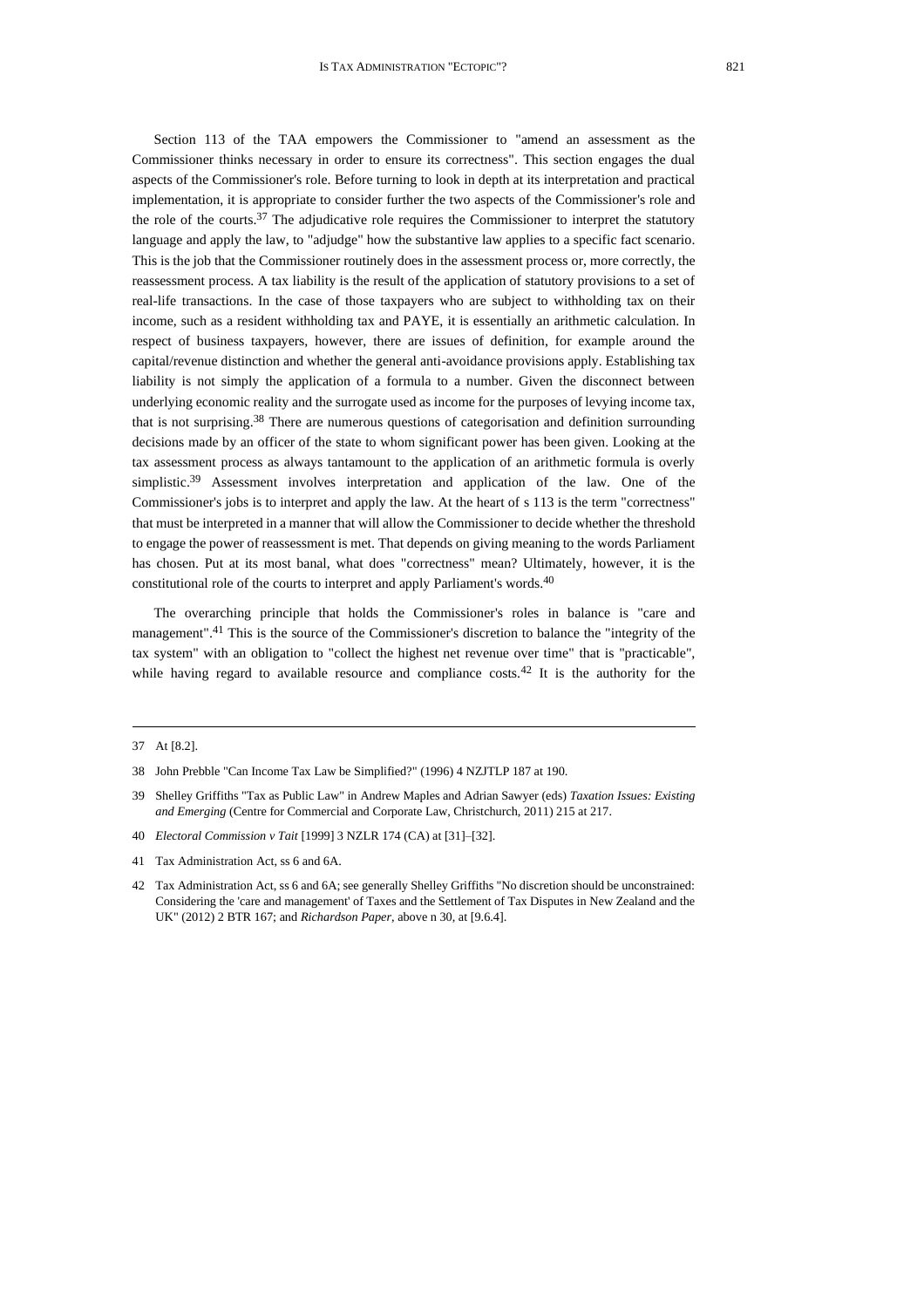Commissioner to exercise discretions such as, for example, whether to settle a tax dispute<sup>43</sup> or whether to actively pursue a sector of the economy. Tied as it is to efficient delivery of services, "care and management" is the source of the Commissioner's many documents written to assist taxpayers: Standard Practice Statements (SPS), operational statements and "questions we've been asked", <sup>44</sup> and "Binding Rulings" which are the only form of "advice" that is binding on the Commissioner through its specific statutory authority.<sup>45</sup>

<span id="page-9-0"></span>The Commissioner thus has discretion in the performance of the managerial aspect of the role. A discretion is the ability to have some freedom to decide within boundaries.<sup>46</sup> In the case of a governmental body, the source of that discretion is the primary legislation, and in the present the tax statutes. Such bodies create internal rules and guidance for the exercise of discretion. It is a wellestablished principle that the use of such discretions cannot be fettered by decision-makers. The check on the validity of any statutory decision (or non-decision) is provided by judicial review.<sup>47</sup> Again, the role of the Commissioner leads to the courts. The source of both the adjudicative/interpretative role and the managerial/process role is in a power granted by Parliament. Both these roles lead to the court, either as the final determiner of statutory meaning or in a supervisory role of the exercise of a statutory power.

The Commissioner's role does not operate in a vacuum. There are many occasions where taxpayers disagree with the Commissioner's re-assessment. Other resources within society are limited as well, and it is not surprising that it would be impractical for all disputes between Commissioner and taxpayer to be adjudicated by a court. Disputes procedures were added to the TAA in 1996. The procedures were designed to ensure the improved quality of the Commissioner's "disputable" decisions, reduce the likelihood of disputes arising and where they did, facilitate their "prompt and efficient" resolution.<sup>48</sup>

Since 1996, the Commissioner has supplemented the statutory procedures with administrative steps of a conference and referral to an internal Departmental adjudication division. Usually, it is only after the dispute resolution procedures have been completed that it is possible to challenge the assessment in a court hearing. There have been concerns about the operation of the tax disputes resolution system itself. It appears that the process has had a chilling effect on the number of

- 43 *Auckland Gas Co Ltd v Commissioner of Inland Revenue* [1999] 2 NZLR 409 (CA) at 417.
- 44 For access to all such documents, see "Tax Technical" Inland Revenue <www.taxtechnical.ird.govt.nz>.
- 45 Tax Administration Act, pt 5A; and Stephen Daly *Tax Authority Advice and the Public* (Hart, Oxford, 2020).
- 46 On discretion, see generally Tom Bingham *The Rule of Law* (Allen Lane, London, 2010). In the tax advice context see Daly, above n [45,](#page-9-0) at 32–48.
- 47 Judicial Review Procedure Act 2016, s 3; and Philip Joseph *Constitutional and Administrative Law* (4th ed, Brookers, Wellington, 2014) at 853 ff.
- 48 Tax Administration Act, s 89A.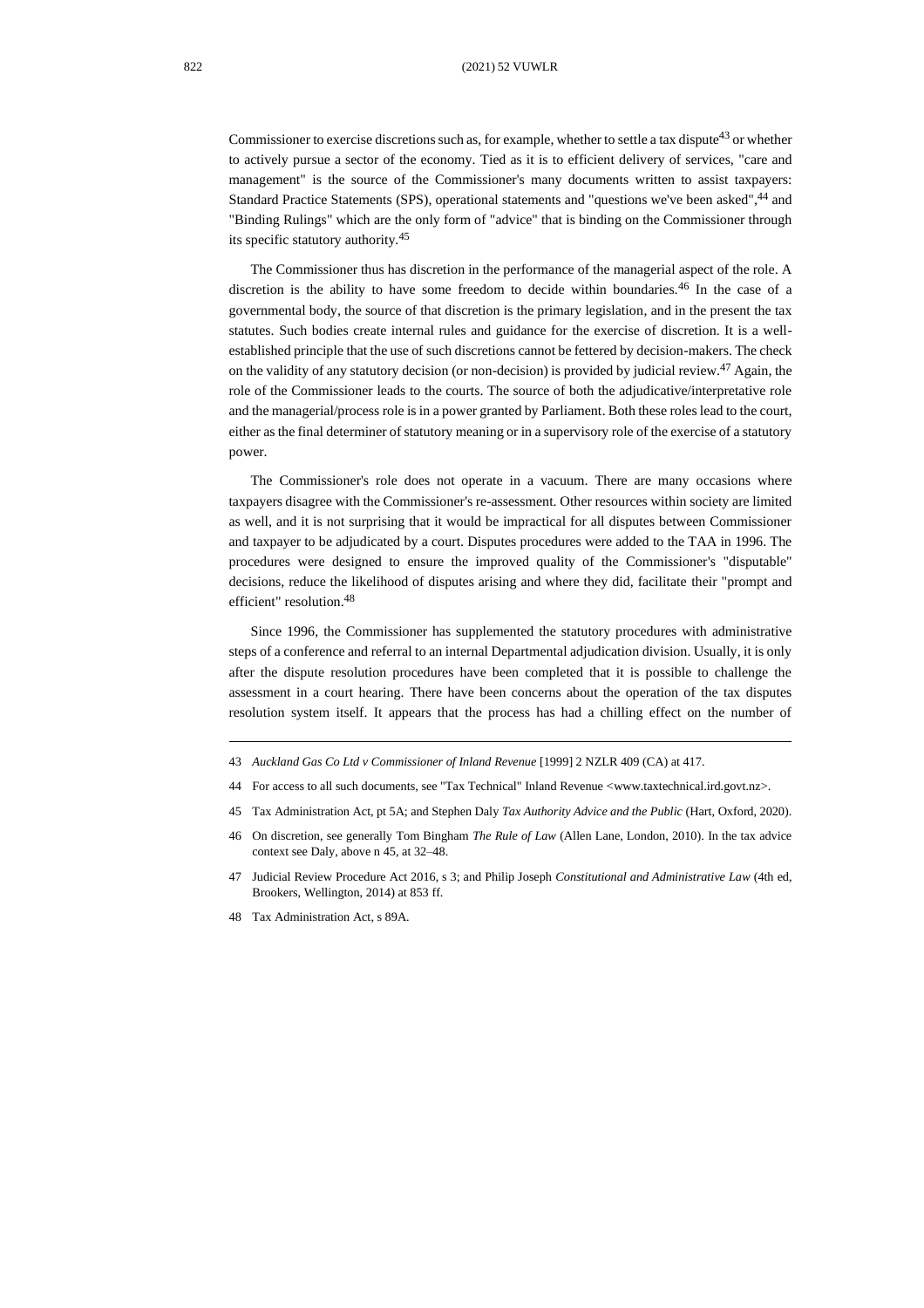substantive hearings in the courts.<sup>49</sup> While too much litigation might be a bad thing, too little might equally be sub-optimal. It seems the disputes process is so time and resource consuming that it saps the energy of disputants to the point that taxpayers "throw in the towel". Many have expressed concerns about the operation of the system generally and specifically about the lack of judicial interpretation of provisions.<sup>50</sup> In summary, many decisions are being adjudicated/interpreted solely by the Commissioner and presumably, a body of determinations exist that are not generally available to taxpayers and their advisers.

<span id="page-10-1"></span>The judicial review landscape is even less hospitable. Section 109 of the TAA states that other than in the challenge processes under pts 8 or 8A, no "disputable decision" may be "disputed in a court or in any proceedings on any ground whatsoever". <sup>51</sup> A "disputable decision" means an assessment or a number of specified decisions that the Commissioner can make.<sup>52</sup> This is thus a very inhospitable environment for taxpayers vis-à-vis the traditional role of the courts in supervising the exercise (or non-exercise) of statutory power.<sup>53</sup>

<span id="page-10-0"></span>While the wording of s 109 is different from that of its predecessor, s 27 of the Income Tax Act 1976, the ambit is the same. Courts have considered the applicability of these "exclusionary provisions".<sup>54</sup> Where there is a right of appeal and a remedy is provided by the resolution of an appeal,

<sup>49</sup> Taxation Committee of the New Zealand Law Society and the New Zealand Institute of Chartered Accountants "Joint Submission: The Disputes Resolution Procedures in Part IVA of the Tax Administration Act 1994 and the Challenge Procedures in Part VIIIA of the Tax Administration Act 1994". For comprehensive reviews of the current disputes and challenge procedures and their perceived weaknesses, see Greg Blanchard "The Case for a Simplified Tax Dispute Resolution Process" (2005) 11 NZJTLP 417 at 417; and Mark Keating "New Zealand's Tax Dispute Procedure – Time for a Change" (2008) 14 NZJTLP 425. For a chronicle of "bad administration" see the 17 examples in Denham Martin "Inland Revenue's Accountability to Taxpayers" (2008) 14 NZJTLP 9 at 23–24.

<sup>50</sup> Mark Keating *Tax Disputes in New Zealand: A Practical Guide* (CCH New Zealand, Auckland, 2012); William Young, above n [9;](#page-2-0) Justice Susan Glazebrook "Tax and the Courts" (Address to Chartered Accountants Australia and New Zealand Tax Conference, Auckland, New Zealand, 19 November 2015); and Justice Susan Glazebrook "Taxation Disputes in New Zealand" (paper presented at the Australian Tax Teachers Association Conference*,* Auckland, 22 January 2013): both are available at <www.courtsofnz.govt.nz>.

<sup>51</sup> Tax Administration Act, s 109.

<sup>52</sup> Section 3.

<sup>53</sup> Judicial Review Procedure Act, s 3.

<sup>54</sup> *Tannadyce Investments Limited v Commissioner of Inland Revenue* [2011] NZSC 158, [2012] 2 NZLR 153 at [21].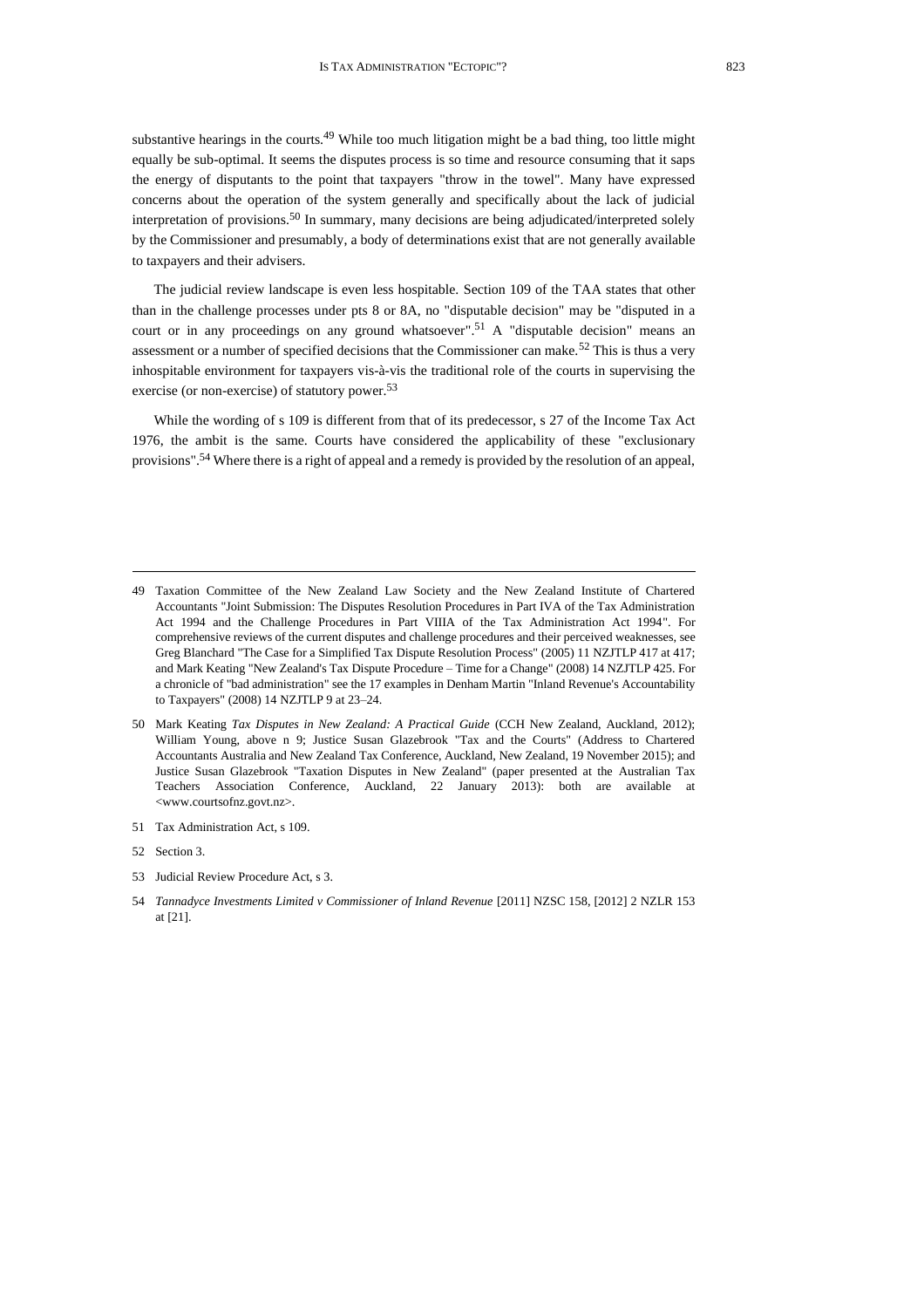courts are generally "reluctant to entertain judicial review". <sup>55</sup> A line of cases took that stance. <sup>56</sup> But, as noted by the minority judgment in *Tannadyce Investments Limited v Commissioner of Inland Revenue*, "the Courts recognised that under the 1976 Act there were cases where justice would be better served by allowing judicial review challenges to proceed" rather than resolution through the appeal process.<sup>57</sup> Those cases might be unusual and they might be rare, but they did exist. However, in more recent years since the enactment of the disputes and challenge procedures, the interpretation of s 109 has become more restrictive. In *Westpac Banking Corporation v Commissioner of Inland Revenue*, the Court of Appeal concluded that pts 4A and 8A were a "code" for the resolution of taxation disputes and provided a "particularly inauspicious statutory context for judicial review".<sup>58</sup> The majority in *Tannadyce* concluded that "disputable decisions (which include assessments) may not be challenged by way of judicial review unless the taxpayer cannot practically invoke the relevant statutory procedure." 59

<span id="page-11-0"></span>It is not unusual for Parliament to overtly oust the court's jurisdiction to review the decisionmaking process by specific ouster or privative clauses. Generally, courts have been uncomfortable with their ousting in this manner and have shown themselves reluctant to relinquish their review function. $60$  However, as we have just observed, the New Zealand courts appear to have been less reluctant to relinquish this role in taxation administration.

In *Tannadyce,* the Supreme Court majority decision took a position that the minority described as "even more restrictive of the availability of judicial review" <sup>61</sup> than had been taken in *Westpac*.<sup>62</sup> In *Tannadyce,* the taxpayer claimed that it could not complete its tax returns because the Commissioner had possession of the financial records needed to complete the returns. The majority of the Supreme Court held that "disputable decisions" <sup>63</sup> could not be challenged by judicial review unless the taxpayer was practically not able to invoke the statutory challenge procedures. Parliament had clearly intended

- 57 *Tannadyce Investments Limited v Commissioner of Inland Revenue*, above n [54,](#page-10-0) at [17].
- 58 *Westpac Banking Corporation v Commissioner of Inland Revenue* [2009] NZCA 24, [2009] 2 NZLR 99 at [47].
- 59 *Tannadyce Investments Limited v Commissioner of Inland Revenue*, above n [54,](#page-10-0) at [61].
- 60 The leading case in New Zealand is this regard is *Bulk Gas Users Group v Attorney-General* [1983] NZLR 129 (CA). See also *Anisminic v Foreign Compensation Commission* [1968] UKHL 6, [1969] 2 AC 147.
- 61 *Tannadyce Investments Limited v Commissioner of Inland Revenue*, above n [54,](#page-10-0) at [39] per Elias CJ and McGrath J's minority judgment.
- 62 *Westpac Banking Corporation v Commissioner of Inland Revenue*, above [n 58.](#page-11-0)
- 63 Tax Administration Act, s 3(1).

<sup>55</sup> At [15].

<sup>56</sup> *Commissioner of Inland Revenue v Canterbury Frozen Meat Co Ltd* [1994] 2 NZLR 681 (CA) at 688; and *Miller v Commissioner of Inland Revenue* [2001] 3 NZLR 316 (CA) at [14] and [18].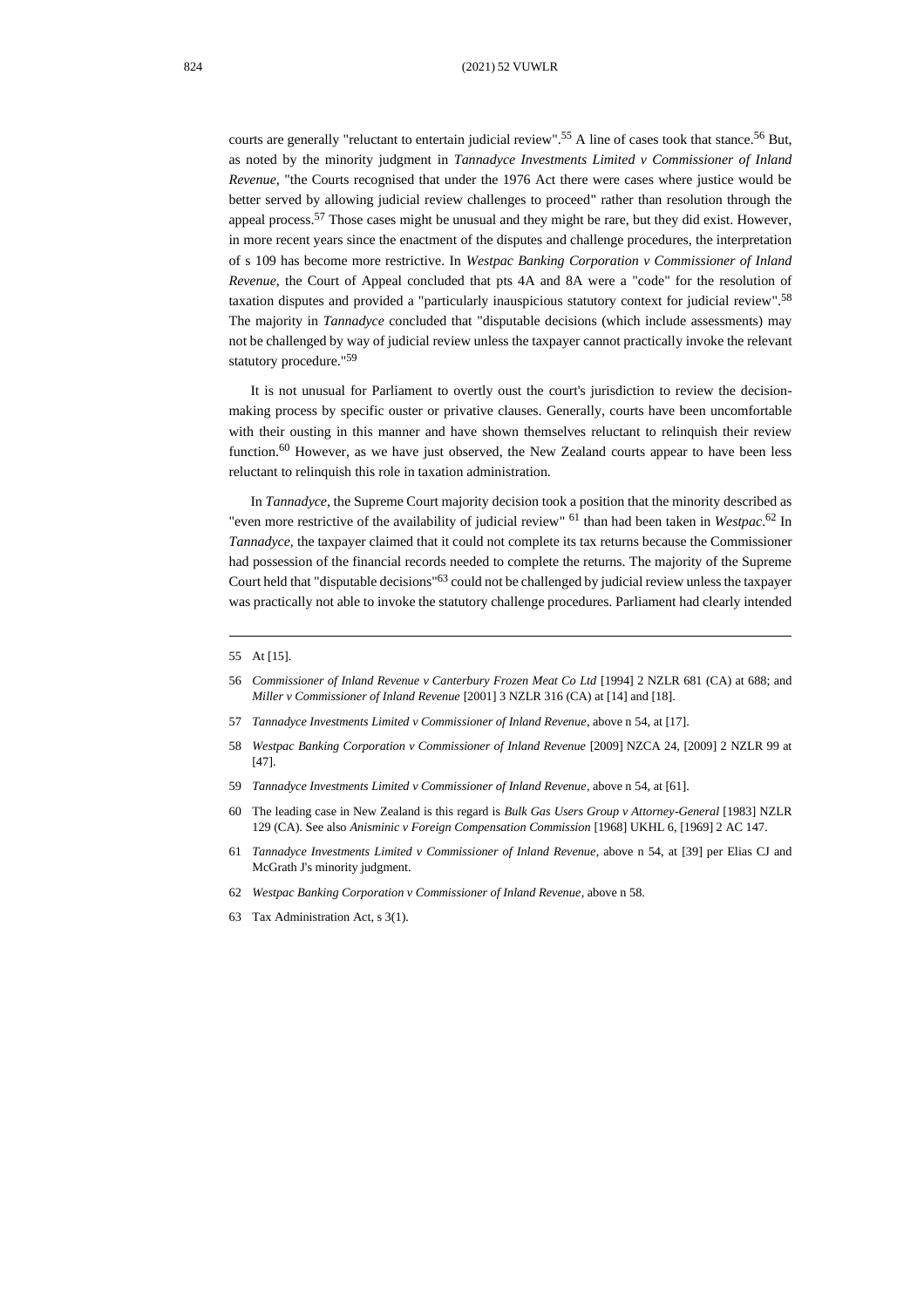that disputes and challenges ought to be resolved using the statutory procedures established for that task, not by invoking some other form of resolution. Through the use of the words "on any ground whatsoever" in s 109, Parliament must be taken as meaning that even if a decision or assessment by the Commissioner was one that could not have been made, the appropriate avenue for correction was the pt 4A (Disputes) or pt 8A (Challenges) procedures.<sup>64</sup> If there were errors, illegality or invalidity in a decision or assessment, the Court would be able to correct that following the engagement of the appropriate statutory procedures. The processes of pts 4A and 8A meant there was no basis for separating "matters of correctness from matters of legality" and this was an "efficient and satisfactory process" in tax administration.<sup>65</sup> In that way, we might say the Disputes and Challenges processes were, in fact, a reflection of the resource constraints on the chief executive recognised in  $s$  6A(2)(a).

In matters of tax administration, the majority in the Supreme Court saw no need for the separation of process review from merit determination. There was no need to read s 109 as subject to the general availability of judicial review, because the challenge procedure gave a "built in right" to get to the High Court if that were "necessary or desirable". <sup>66</sup> The minority agreed that judicial review ought not to be available in the instant case, but Elias CJ and McGrath J had a different perspective on the purpose of judicial review and saw the question of whether judicial review had been ousted by s 109 as something more fundamental than statutory interpretation. The minority placed emphasis on the constitutional role of judicial review. They wrote:<sup>67</sup>

Statutes limiting recourse to judicial review to challenge statutory decisions accordingly raise issues of constitutional concern. This is reflected in the presumption of the courts, when interpreting such legislation, that it was not Parliament's purpose to allow decision-makers power to conclusively determine any question of law. […] The courts are reluctant to read legislation in a manner that impairs their ability to hold public officials to account in this way. These constitutional concerns over access to justice and accountability are also served by the general statutory principle in relation to judicial review that the existence of a right to appeal does not exclude the courts' jurisdiction in judicial review proceedings in the same subject matter.

The minority in *Tannadyce* emphasised the constitutional supervisory role of the courts to ensure access to courts and accountability. The majority, focussing on interpreting the statute, saw the statutory challenge procedures as providing sufficient certainty of access to the courts. This raises other concerns. As has been extensively discussed,<sup>68</sup> the dispute resolution process is slow, costly and

<sup>64</sup> *Tannadyce Investments Limited v Commissioner of Inland Revenue*, above [n 54,](#page-10-0) at [54].

<sup>65</sup> At [55].

<sup>66</sup> At [57].

<sup>67</sup> At [3]–[5].

<sup>68</sup> Keating, above n [50;](#page-10-1) William Young above [n 9;](#page-2-0) Susan Glazebrook "Tax and the Courts", above n [50;](#page-10-1) and Susan Glazebrook "Taxation Disputes in New Zealand", above [n 50.](#page-10-1)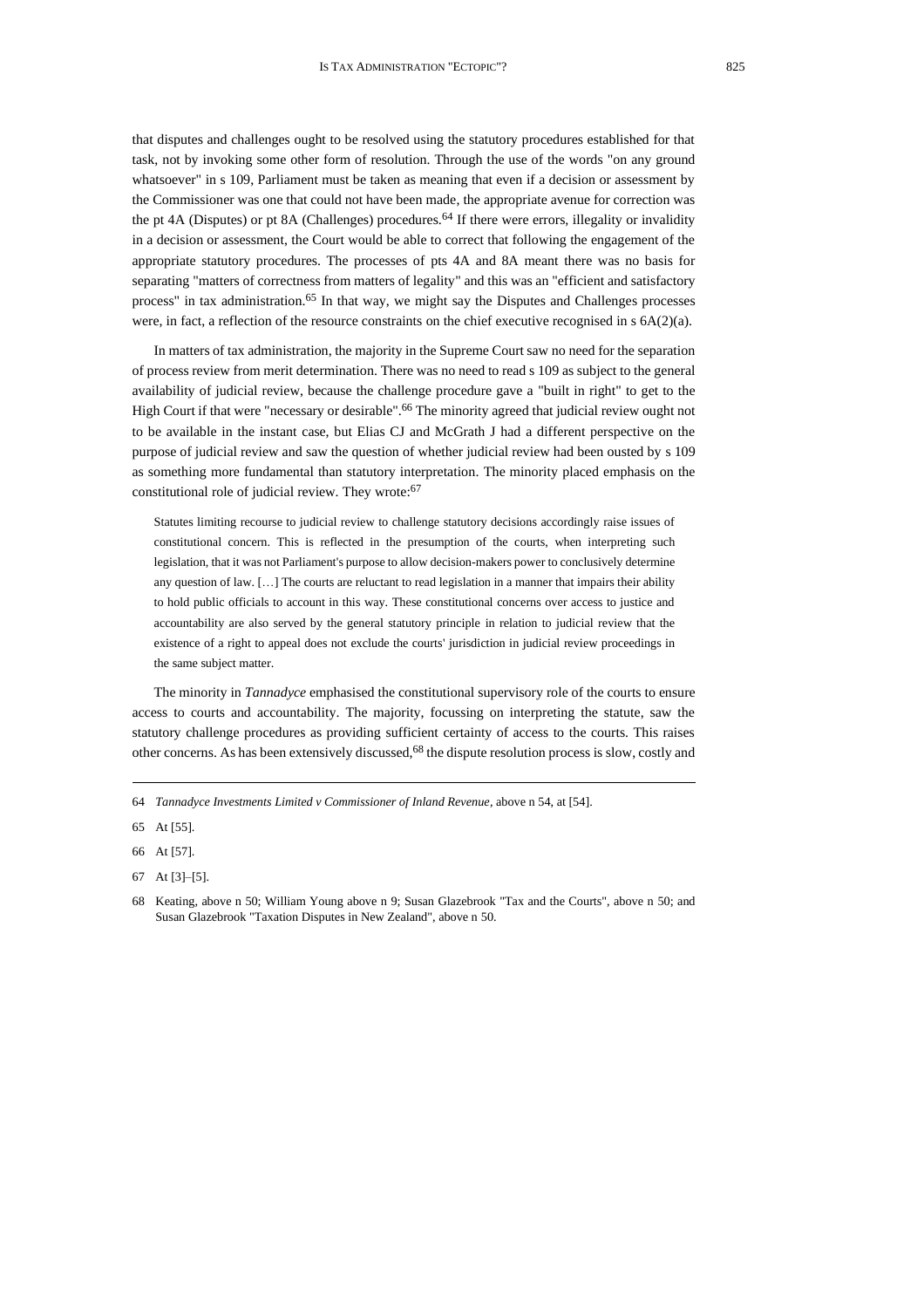there is not an automatic right to opt out of it and take the matter to court unless the process has run its full course. The practical reality of access to the courts is, therefore, rather weaker than the theoretical position. However, leaving to one side the issues of actually getting to court because of the expensive and complex nature of the dispute resolution process, that process is not designed to supervise the Commissioner's exercise of power. Ensuring accountability for the use of public power and controlling misuse of that power are central to the rule of law.

This sets the context for considering s 113. The section reads: "The Commissioner may from time to time, and at any time, amend an assessment as the Commissioner thinks necessary in order to ensure its correctness."

To summarise: First, s 113 gives the Commissioner a discretion to amend an assessment, to ensure "correctness". This engages an interpretative and application task for the Commissioner: what does it mean for an assessment to be "correct". Secondly, s 113 engages an administrative decision: in what circumstances will the Commissioner reassess. Further, the Commissioner has published indications of when and how the discretion to reassess will be engaged in a succession of Standard Practice Statements. The source of the authority to promulgate such statements that form the basis of advice to taxpayers comes from the obligations and powers in ss 6 and  $6A<sup>69</sup>$  A consideration of s 113 also engages the broader question, what might be lost if the role of the courts is totally excluded? What if the Commissioner's interpretation of the section turned out to be "wrong", and what if the Commissioner had fettered the discretion to amend the assessment? Judicial review has been described as a "bulwark against the abuse of power" and an essential protection of "the citizenry against bureaucratic or executive abuse."<sup>70</sup> It is to those intertwined questions that we now turn our attention.

# *IV THE DISCRETION TO AMEND ASSESSMENTS AND THE ROLE OF THE COURTS*

Two issues arise in respect of s 113. First, what does "correct" mean, and secondly, when will the Commissioner exercise the power?<sup>71</sup>

<span id="page-13-0"></span>The issuing of Standard Practice Statements has become increasingly common in recent times. In 2007 the Commissioner published a Standard Practice Statement (SPS 07/03) on the application of s 113.<sup>72</sup> SPS 07/03 described the Commissioner's practice, and guided staff and no doubt taxpayers.

<sup>69</sup> Daly, above [n 45.](#page-9-0)

<sup>70</sup> Joseph, above [n 25,](#page-5-0) at 853.

<sup>71</sup> See generally Jeremy Beckham "Inland Revenue's Approach to Taxpayer Amendment Requests: In the Commissioner Guilty of Dereliction of Duty?" (2018) 24 NZJTLP 121.

<sup>72</sup> Inland Revenue Department "Requests to Amend assessments, Standard Practice Statement SPS 07/03" (2007) 19(5) Tax Information Bulletin 8.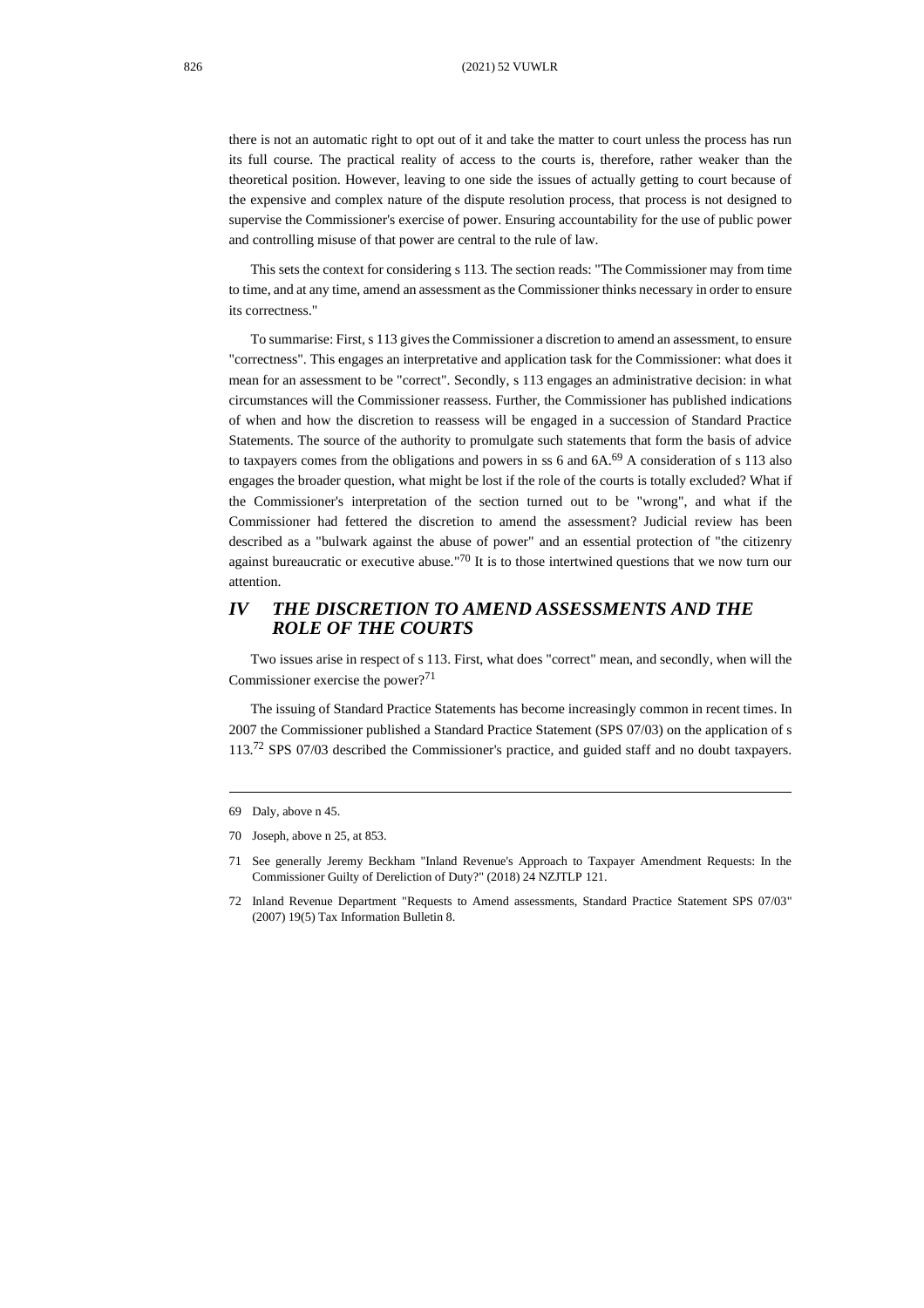Such statements are not binding, $7<sup>3</sup>$  but they are highly influential. In an environment of encouraging voluntary compliance with scarce administrative resources, it is no surprise that the use of what might be generically described as "guidance" has flourished. As in the United Kingdom, it is the Commissioner's managerial discretion, "care and management", that is the source of the Commissioner's authority to promulgate such "guidance". <sup>74</sup> In practice, such guidance assumes such significance that it can be seen as a statement of the "law". <sup>75</sup> Coming from the Commissioner, it assumes a cloak of certainty and its application assumes the characteristics of a de facto discretion. The guidance is afforded a deference by those who encounter it, taxpayers and their advisers, as a practical matter of fact.<sup>76</sup> To the extent that the epistemic community is contained somewhat within a bubble of expertise and in practice excluded from interactions with "general law", and indeed the courts, there is a risk of an interpretive community becoming increasingly inward looking and disconnected.

SPS 07/03 stated that the Commissioner would exercise the discretion to amend an assessment where it was considered that the assessment was "incorrect" and that there was no dispute. Only then could the Commissioner exercise the "discretion to amend assessments to correct the genuine errors."<sup>77</sup> Taxpayers were required to engage the disputes resolution and challenge procedures where they were seeking amendment to "incorrect tax positions" as the result of a "regretted choice" or a disagreement about statutory interpretation.<sup>78</sup> Requests to amend in consequence of "genuine errors"

- 74 Stephen Daly, above [n 45,](#page-9-0) at 36–37.
- 75 On "doctrinal" and "epistemic" deference that might be at play here, see Paul Daly *A Theory of Deference in Administrative Law: Basis, Application and Scope* (Cambridge University Press, Cambridge, 2012) and more specifically, in the creation of epistemic tax communities, Dominic de Cogan "A Changing Role for the Administrative Law of Taxation" (2015) 24 Soc Leg Stud 251.
- 76 There is nothing particularly new about this phenomenon. In 1952, it was noted that while there was no justification for taxpayers not following the law and preferring the practice of the Commissioner of Taxes, it did have some "justification in the experience of professional accountants, who in many respects construe the tax laws in accordance with supplementary rulings and practices adopted by the Tax Department": "Report of Commission of Inquiry Appointed to Inquire into and Report Upon the Working of the Law Relating to the Taxation of Māori Authorities" [1952] AJHR B.4 at [56].
- 77 Inland Revenue Department, above [n 72,](#page-13-0) at [12]; see generally on the power and the Commissioner's use of it Beckham, above n 71.

<sup>73</sup> *Commissioner of Inland Revenue v Ti Toki Cabarets (1989) Ltd* [2000] NZCA 188, (2000) 19 NZTC 15,874; and Shelley Griffiths "Tax as Public Law" in Andrew Maples and Adrian Sawyer (eds) *Taxation Issues Existing and Emerging* (Centre for Commercial and Corporate Law, Christchurch, 2011) 215 at 230–232.

<sup>78</sup> Inland Revenue Department, above [n 72,](#page-13-0) at [15]–[16].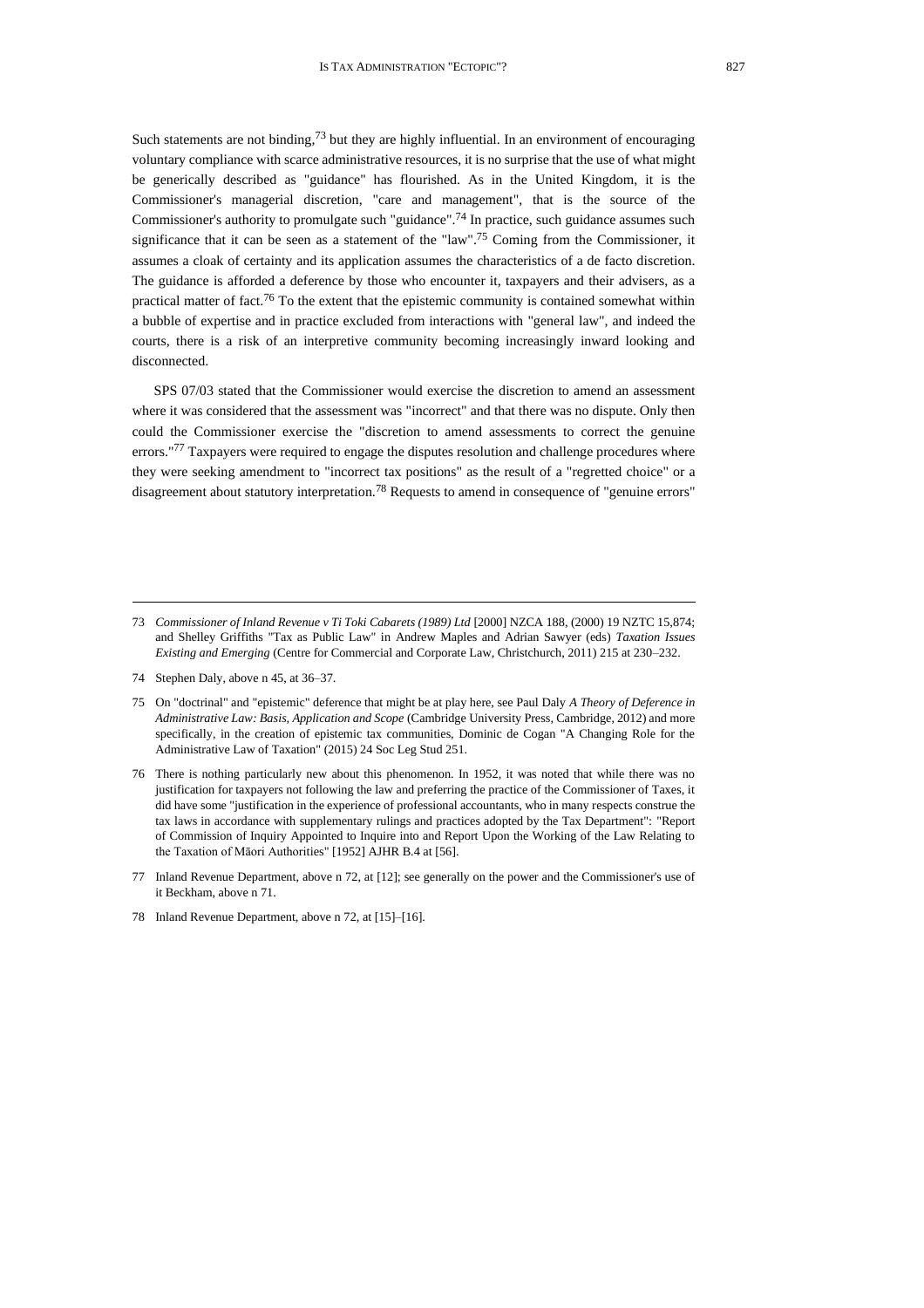would be considered, subject to the Commissioner's obligations under ss 6 and  $6A$ .<sup>79</sup> The exercise of the discretion could not occur where "the amendment requests involve matters of regretted choice."80

SPS 07/03 recognised that the Commissioner's practice was underpinned by the managerial discretion found in ss 6 and 6A.<sup>81</sup> If it is "genuine errors" that can be corrected, it appeared predicated on a view that correct/not correct is a bifurcation. The procedures set out required taxpayers to describe the "errors" and the reason for their occurrence.<sup>82</sup> The language of "error" indicates mistakes, something that was wrong, perhaps in an arithmetic sense. However, the language of "regretted choice" implies that there is more than one outcome that is "correct". Let us presume a taxpayer, applying the law to its transactions, choses "option A". It subsequently realises that "option B" had a more favourable outcome and requests a reassessment. If correct is a binary choice, then either (or potentially neither) option A *or* option B is correct. If it is A that is correct, the taxpayer's regret is irrelevant. If B is correct, the taxpayer's regret is still irrelevant. By introducing the concept of "regretted choice" the SPS impliedly accepts that "correct" is not binary.

In 1996, a shortfall penalties regime introduced into the TAA imposed standards-based shortfall penalties based on the concept of an "incorrect tax position".<sup>83</sup> During the development of the selfassessment regime, the Commissioner explained that "the obligation to determine the correct amount of tax payable" stemming from an assessment was the establishment of the debt owed by the taxpayer to the Crown.<sup>84</sup> In this sense, there is a correct "amount of tax payable". In simple terms, that is the result of the application of the correct tax rate to the "net income." <sup>85</sup> Quantification of liability and the ascertainment of the base on which to calculate a penalty are two places in the legislation where "correct" does have this juxtaposition with error. The Commissioner appears to have assumed in SPS 07/03 that the use of the word "correctness" in s 113 was another.

The Commissioner limited the application of the discretion to those cases of "regretted choice". In a sense, this is just approaching the above question from a different angle. The fact that the Commissioner interpreted "correct" to mean not containing an error, led inevitably to limiting the occasions when the discretion would be engaged. Recall that the Commissioner had made clear that

- 82 At [32(b)–(e)].
- 83 Tax Administration Act 1994, s 3 (definition of "incorrect tax position") and ss 141AA–141K.

<sup>79</sup> At [28]–[29].

<sup>80</sup> At [38].

<sup>81</sup> At [23]–[27].

<sup>84</sup> Rt Hon Bill Birch *Legislating for self-assessment of tax liability: A Government discussion document* (August 1998) at [3.8].

<sup>85</sup> Income Tax Act 2007, s BC 4.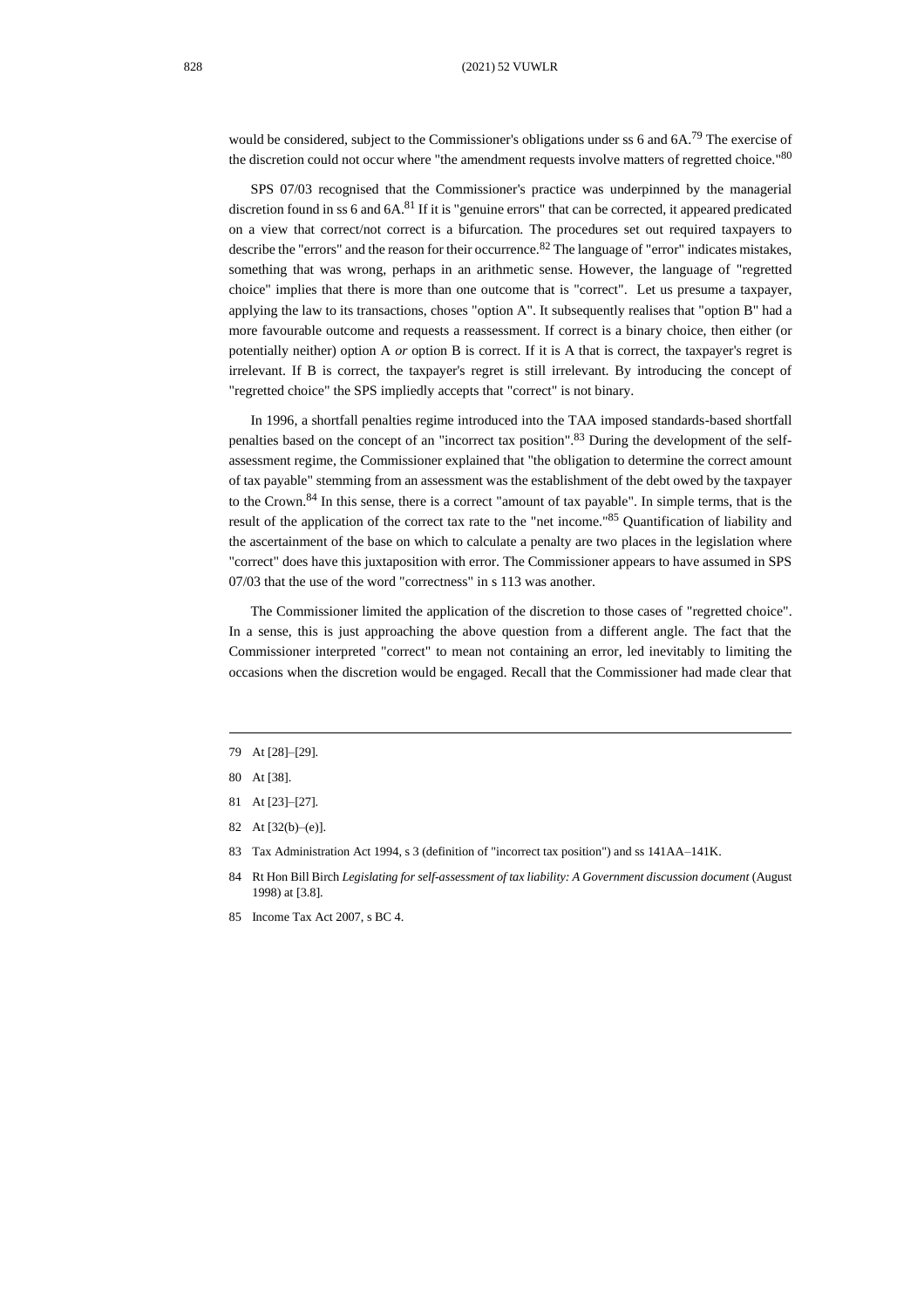s 113 discretion could not be used for matters of disputed statutory interpretation.<sup>86</sup> As the Supreme Court recognised in *Kacem v Bashir*, the distinction between a "general appeal and an appeal from a discretion is not altogether easy to describe in the abstract." <sup>87</sup> This is a fine example of this inherent difficulty. But as noted by the High Court in *R v Police*, the fact that something is "not altogether easy to describe" is not a "promising start for a legal concept." <sup>88</sup> In the TAA, that distinction is treated as if it is easy to discern and apply.

In 2014, Westpac Securities NZ Limited (Westpac) sought judicial review of the Commissioner's refusal to reconsider Westpac's assessment for the years 2008–2011. In its self-assessments, Westpac had offset losses from related Westpac companies against its income. This it was entitled to do. As a result, Westpac was unable to use foreign tax credits which subsequently became available to the related companies. This was also a procedure that was allowed by the statute. Westpac asked the Commissioner to amend the assessments under s 113 to correct the mistake.<sup>89</sup> The Commissioner refused. This request fell within what the Commissioner characterised as a "regretted choice". The loss offset election was a valid option, and thus, what Westpac sought was not the correction of a genuine error.<sup>90</sup> However, both tax positions were allowable under the two statutory provisions.

<span id="page-16-0"></span>The Court canvassed the two intertwined issues: what did "correctness" mean and had the Commissioner used the discretionary power appropriately. The case raised, as the Court said, "a classic question of judicial review: has the decision-maker correctly interpreted the statutory provision providing the power of decision making."<sup>91</sup> The Court concluded that the concept of correctness was not necessarily a binary one. In some contexts, for example arithmetic, it might be. Correctness also had the meaning of "free from error, true, accurate, accord with fact" and in many contexts there may be several positions that meet that criteria for correctness. The Court continued:<sup>92</sup>

On the plain wording of s 113, therefore, the Commissioner is not precluded from amending an assessment which is, on one understanding, correct, in order to ensure that it is nevertheless true, accurate, accords

<sup>86</sup> Inland Revenue Department, above [n 72,](#page-13-0) at [15].

<sup>87</sup> *Kacem v Bashir* [2010] NZSC 11, [2011] 2 NZLR 1 at [32]; and see also *EA v Rennie Cox Lawyers* [2019] NZHC 3191 at [22].

<sup>88</sup> *R v Police* [2019] NZHC 2901 at [38].

<sup>89</sup> *Westpac Securities Limited v Commissioner of Inland Revenue* [2014] NZHC 3377 at [1]–[14].

<sup>90</sup> At [15]: The Commissioner had apparently amended returns as requested for similar reasons in 1999. While Westpac correctly accepted the Commissioner was not "bound" by earlier practice, it does suggest the 2007 SPS altered the practice to at least some degree.

<sup>91</sup> At [31].

<sup>92</sup> At [37].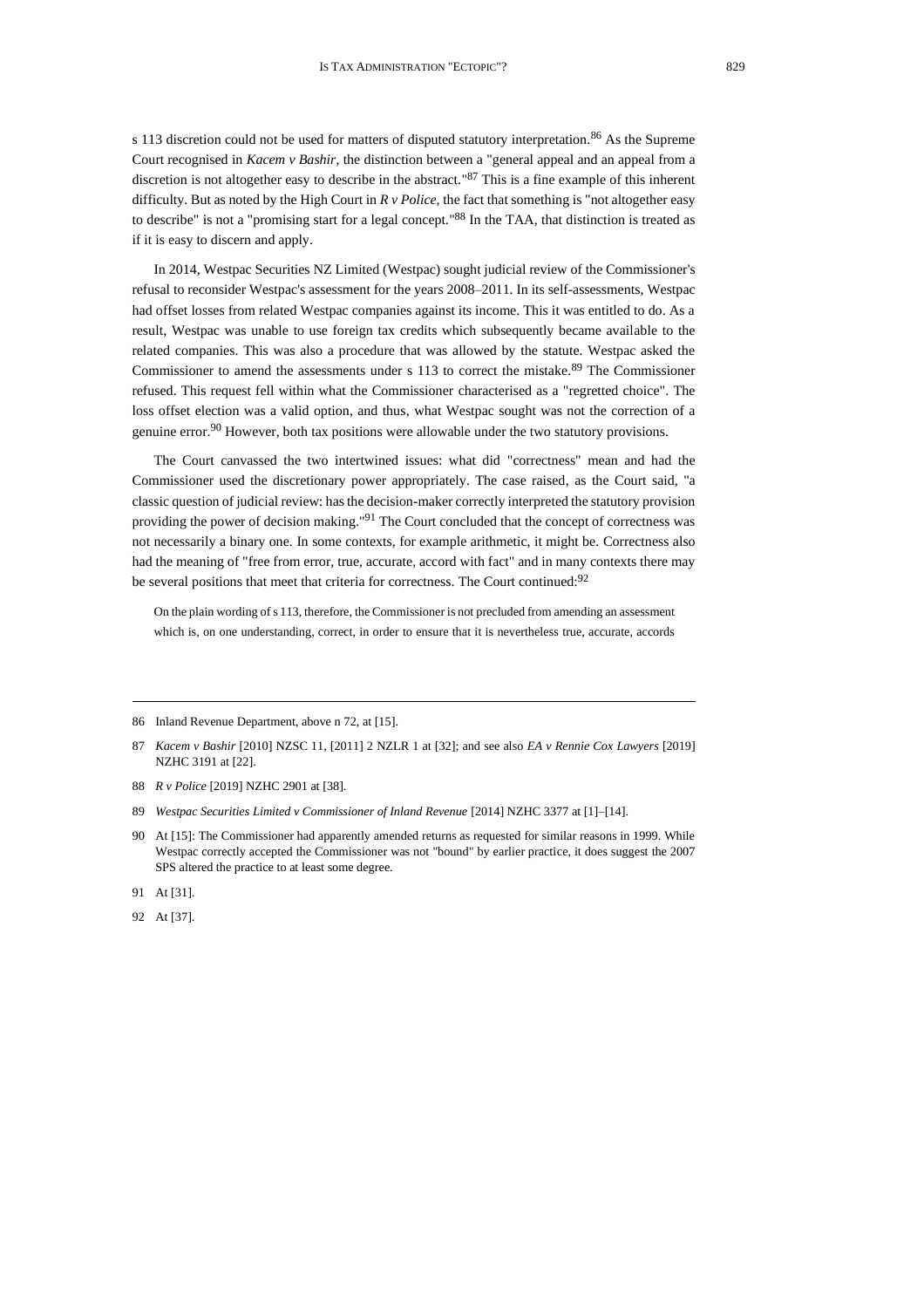with fact, truth or reason, meets the requirements of a particular situation or is most appropriate for a particular situation.

This plain reading is confirmed by the Court's analysis of the wider context in which s 113 sits within the TAA. It concluded that the powers to amend assessments are "to be seen as Parliament's recognition of the competing interests in a self-assessment tax system." <sup>93</sup> The conclusion in *Westpac Securities Limited v Commissioner of Inland Revenue* is perhaps not surprising because in *Wire Supplies Ltd v Commissioner of Inland Revenue*, the Court of Appeal had confirmed that "a number of different assessments might be correct." <sup>94</sup> The Court in *Westpac Securities* concluded that the discretion in s 113 was "unfettered". <sup>95</sup> As was later said in *Arai Korp v Commissioner of Inland Revenue*, the discretion was broad, and "not constrained in any way." <sup>96</sup> The Court in *Westpac Securities* concluded that "the Commissioner's s 113 power is not limited in the manner the Commissioner alleges". Neither was it "problematic" simply because the alternative view of "correctness" is more favourable to a particular taxpayer.<sup>97</sup>

<span id="page-17-0"></span>Unsurprisingly, the Commissioner turned to re-write the SPS. The new Standard Practice Statement recognises the breadth of the discretion and the balancing with the Commissioner's "care and management" obligations and the protection of the integrity of the tax system<sup>98</sup> that needs to be made in exercise of the s 113 discretion. The discretion is no longer stated to be limited to the correction of genuine errors.<sup>99</sup> Apart from anything else, the result in *Westpac Securities* demonstrated just how important the role of the courts is in the supervision of executive decisionmaking. Another case was making its way through the courts and it further demonstrated the necessity of access to courts and particularly access to courts at the higher levels.

- 95 *Westpac Securities Limited v Commissioner of Inland Revenue*, above n [89,](#page-16-0) at [59].
- 96 *Arai Korp v Commissioner of Inland Revenue* [2013] NZHC 958, (2013) 26 NZTC 21-014 at [34].
- 97 *Westpac Securities Limited v Commissioner of Inland Revenue*, above [n 89,](#page-16-0) at [63] and [62].
- 98 Tax Administration Act 1994, ss 6 and 6A.
- 99 Inland Revenue Department "Requests to Amend assessments, Standard Practice Statement SPS 16/01" (2016) 28(4) Tax Information Bulletin 12 at [18]–[21] and [59]: This statement was withdrawn in 2020 and replaced by Inland Revenue Department "Requests to Amend assessments SPS 20/03" (2020) 32(6) Tax Information Bulletin 11.

<sup>93</sup> At [52].

<sup>94</sup> *Wire Supplies Limited v Commissioner of Inland Revenue* [2007] NZCA 244, [2007] 3 NZLR 458 at [75]: the decision is dated June 2007, about a month after the release of SPS 07/03. In *Commissioner of Inland Revenue v Michael Hill Finance Ltd* [2016] NZCA 276 at [43], the Court of Appeal stated that there was nothing in ss 6 and 6A to "displace correctness as the sole criterion for determining liability to tax."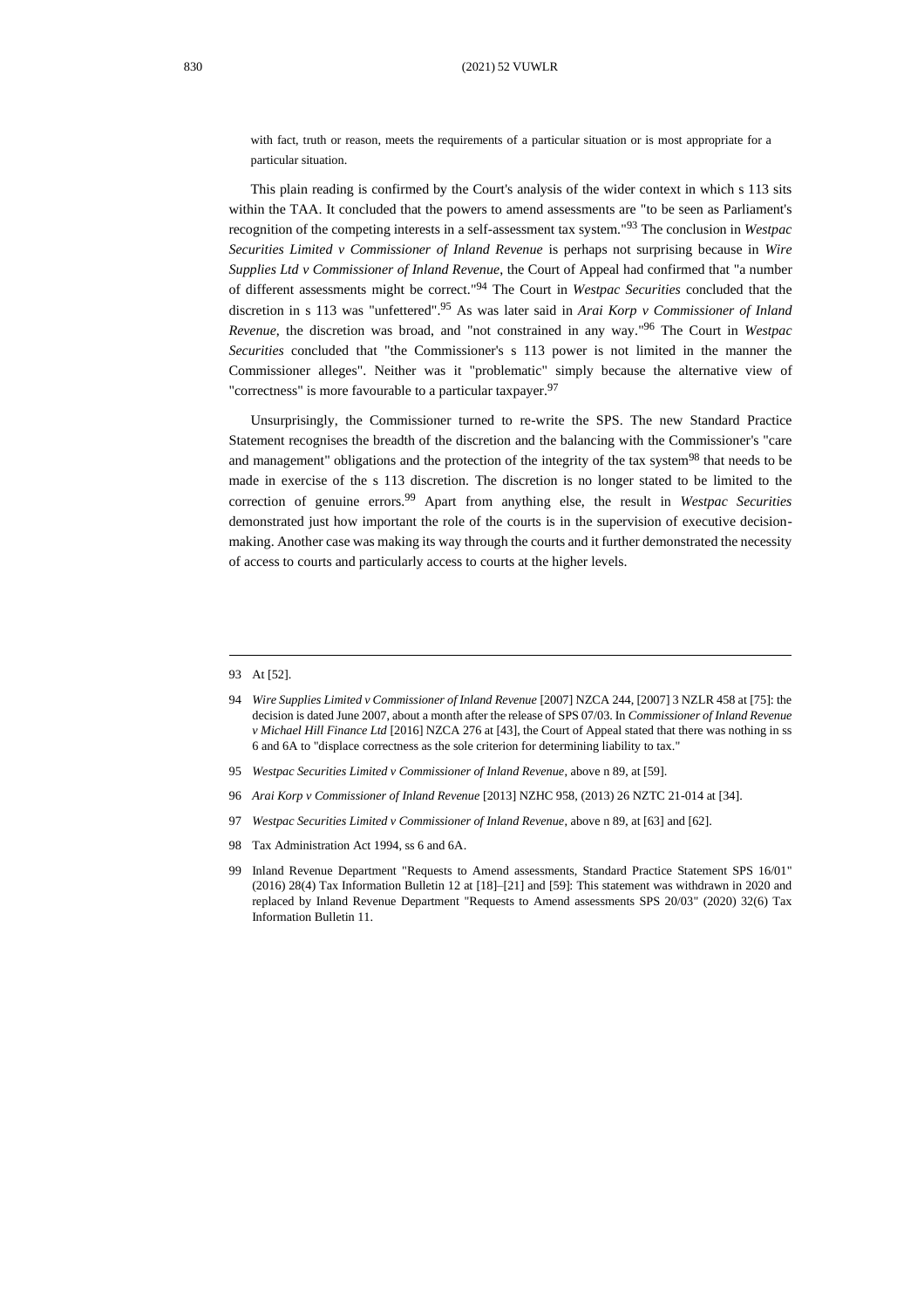In *Charter Holdings Limited v Commissioner of Inland Revenue*, <sup>100</sup> the company had sustained losses over a number of years. The company's director, who filed the tax returns on the company's behalf, did not complete the question on the tax return about the amount of any losses to be carried forward. The director erroneously believed that the Commissioner maintained a record of losses brought and carried forward. Faced with assessments for tax liabilities in subsequent years when the company made a profit, the company requested amended assessments that reflected the offset of the losses brought forward. After a period of toing and froing, the request was rejected. The company asserted that this decision was based on several errors of fact, including reliance on the fact that in his personal tax return the director had correctly answered the losses to carry forward question. The company sought judicial review of the decision. The case did not raise the issue of whether there could be more than one correct position, rather, the question was whether in determining whether there was a "genuine error" in the original return, the Inland Revenue officers' decisions had been based on material errors of fact.

In the High Court Moore J dismissed the application for review on the basis that the taxpayer could have invoked the challenge or disputes resolution processes and had failed to do so. The effect of *Tannadyce* was that judicial review of the Commissioner's decision under s 113 was impossible. What this taxpayer was trying to do, he suggested, was to "use the judicial review avenue to dispute the quantification of its tax liability." All the issues the taxpayer raised were ones that were addressable by the challenge and disputes procedures. Section 109 prevented the taxpayer from raising the issues in the way it had.<sup>101</sup> The taxpayer appealed.

The argument in the High Court was that s 109 prevented judicial review of a decision not to allow amendment. The Court of Appeal explained that a decision under s 113 was not a "disputable decision" and therefore the pt 4 disputes resolution procedures did not apply. Secondly, s 138(1)(e)(iv) stated that s 113 could not be challenged under pt 8A Challenge procedures. The Court of Appeal was satisfied that, quite simply, the High Court decision was "wrong".<sup>102</sup> The terms of the TAA meant that s 113 was outside of and supplementary to the disputes and challenges processes.<sup>103</sup> The Court put the matter like this:<sup>104</sup>

<span id="page-18-0"></span>The power given is remedial in nature and sits comfortably with the obligation conferred on functionaries under the TAA 'at all times to use their best endeavours to protect the integrity of the tax system'. Relevantly, s 6(2) of the TAA states that, without limiting its meaning, the expression 'the integrity of the

<sup>100</sup> *Charter Holdings Ltd v Commissioner of Inland Revenue* [2015] NZHC 2041.

<sup>101</sup> At [82]–[85].

<sup>102</sup> At [48].

<sup>103</sup> At [51].

<sup>104</sup> *Charter Holdings Ltd v Commissioner of Inland Revenue* [2016] NZCA 499 at [52] (footnotes omitted).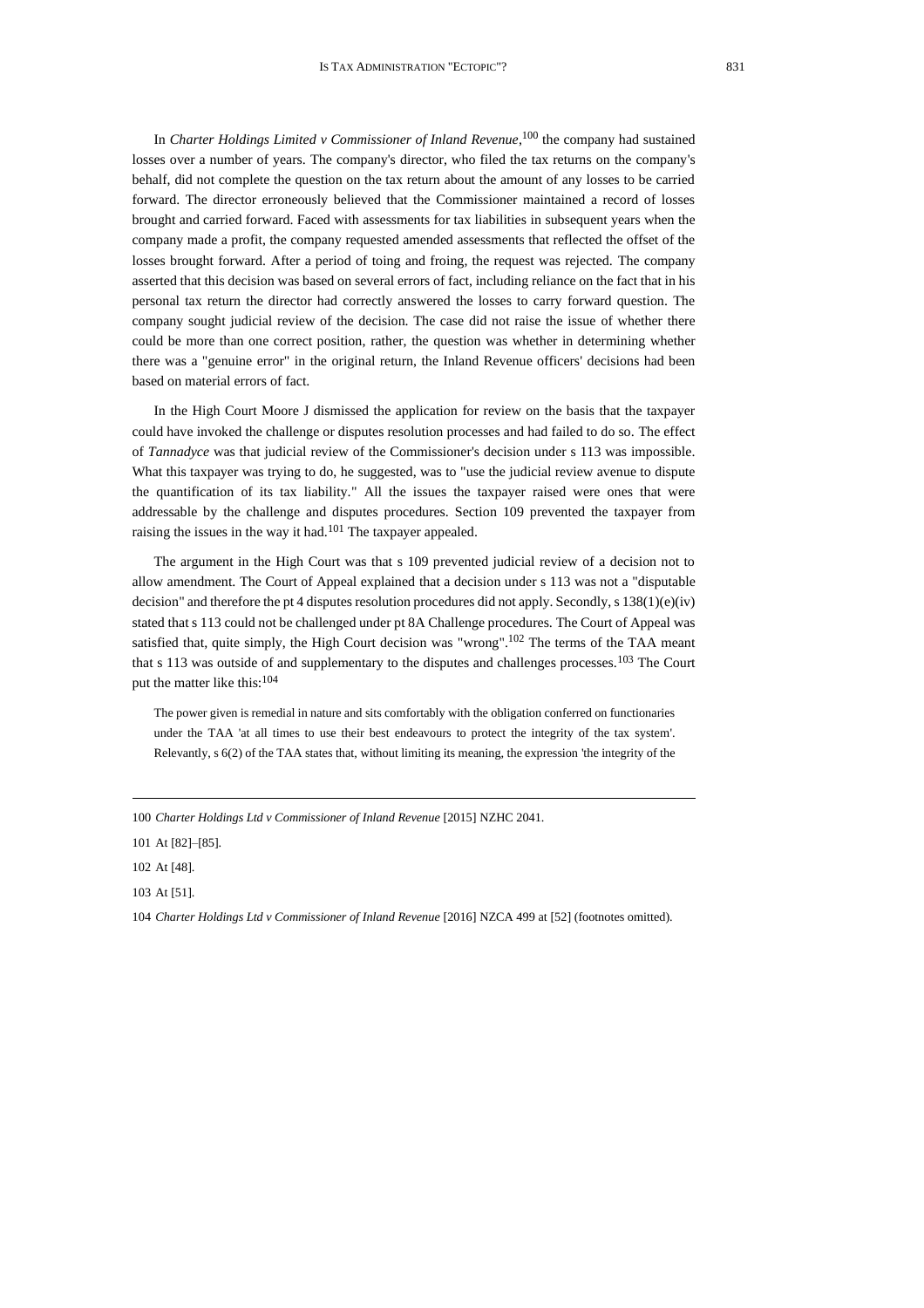tax system' includes taxpayer perceptions of that integrity, and the rights of taxpayers to have their liability determined 'fairly, impartially, and according to law'. Amendment of an assessment so as to ensure its correctness is therefore clearly in accordance with protecting the integrity of the tax system.

That left of course the question whether, given the apparent strength of the s 109 privative clause and the Supreme Court's endorsement of that, the presumptive ousting impact on s 113 was amenable to judicial review? The Court of Appeal was "not persuaded that s 109 should impact on the interpretation of s 113."<sup>105</sup> This was based on its consideration of the underlying purpose judicial review, a right that is protected in the New Zealand Bill of Rights Act 1990.<sup>106</sup> The Court of Appeal saw the majority and minority in *Tannadyce* essentially agreeing about the fundamental importance of judicial review. Where they differed was in respect of the effect of section 109. The majority considered that "concerns that might otherwise have existed about the breadth of s 109 were assuaged" by the statutory disputes and challenge procedures.<sup>107</sup> The Court of Appeal therefore did not see *Tannadyce* as standing for a "restriction on the general right to apply for judicial review of the exercise of the Commissioner's powers under s 113." <sup>108</sup> In the instant case, the exclusion of s 113 from the statutory disputes and challenge procedures said as much. Beyond that, s 109 did not have the effect of creating a presumption that judicial review was never available. A taxpayer's decision not to invoke the challenge or dispute resolution procedures might be a relevant matter for a decision-maker to take in to account, as it was in *Arai Korp* and *Westpac Securities*. <sup>109</sup> The Court of Appeal concluded that the Commissioner had made several errors of  $fact<sup>110</sup>$  in the decision-making process. An order that the decision be referred back to the Commissioner was made accordingly.

<span id="page-19-0"></span>In a very different context, similar issues were considered by the High Court in *Van Leeuwen Group Limited v Attorney General*. <sup>111</sup> The Van Leeuwen Group operates a significant dairy enterprise. In July 2017 M.bovis was identified on one of its farms. The Ministry of Primary Industries (MPI) exercised its powers under the Biosecurity Act 1993 requiring restrictions on the movement and the culling of stock. The Van Leeuwen Group subsequently made claims for compensation under s 162A of the Act. Some \$6 million was assessed as owing to the Group, but MPI refused to pay the

<sup>105</sup> At [53].

<sup>106</sup> New Zealand Bill of Rights Act 1990, s 27(2).

<sup>107</sup> *Charter Holdings Limited v Commissioner of Inland Revenue*, above n [104,](#page-18-0) at [56], quoting *Tannadyce v Commissioner of Inland Revenue* [2011] NZSC 158 at [57].

<sup>108</sup> At [57].

<sup>109</sup> *Arai Korp Ltd v Commissioner of Inland Revenue*, above n [96,](#page-17-0) at [69]; and *Westpac Securities Limited v Commissioner of Inland Revenue*, above [n 89,](#page-16-0) at [67].

<sup>110</sup> An error of fact now being a legitimate ground for review: *Taylor v Chief Executive of Corrections* [2015] NZCA 477, [2015] NZAR 1648 at 94.

<sup>111</sup> *Van Leeuwen Group Limited v Attorney General* [2020] NZHC 215, [2020] 2 NZLR 502.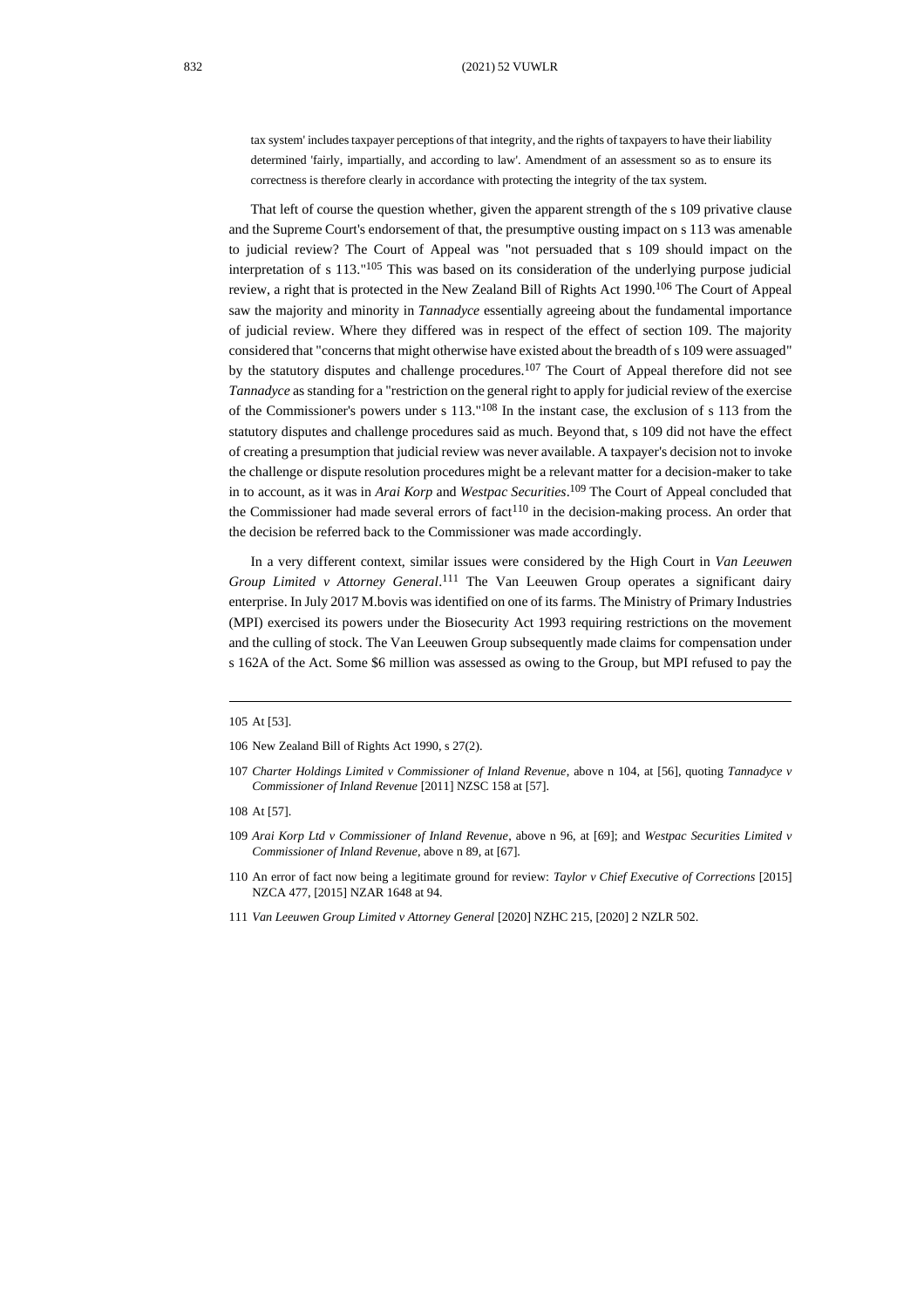amounts claimed for expenses incurred in the preparation of the claim. The Group sought a declaration pursuant to the Declaratory Judgments Act 1908 that some such costs incurred were recoverable under s 162A. The Group sought a declaration whether "particular categories of compensation are available as a matter of principle under the relevant provisions." <sup>112</sup> It was a question of the meaning of the statutory provision.

At this point some aspects of the case begin to show some similarity with issues in tax administration. First, MPI had helpfully produced and disseminated a guide; *Navigating Ministry of Primary Industries Claims Process.* Under a heading "commonly made mistakes", the guide made it clear that "including professional fees such as hiring an agent or accountant or lawyer" to prepare the claim was such a "mistake".<sup>113</sup> Secondly, the Act contained a machinery for the resolution of any dispute about eligibility or amount of compensation. Such a dispute "must be" submitted to arbitration under the Arbitration Act 1996.<sup>114</sup> The Attorney-General asserted that the seeking of a declaration ought to be stayed because "the jurisdiction of the High Court to grant such declarations is excluded as a consequence of the statutory compensation scheme." Any dispute about the amount of compensation must be determined through the arbitration process.<sup>115</sup>

This was rejected by Cooke J. While in the present case, the "substantive dispute" between the Van Leeuwen Group and MPI needed to go to arbitration, the question that was the subject of the declaration application was a matter of statutory interpretation with implications for other parties. According to the High Court:<sup>116</sup>

Questions about the interpretation of statutes … remain within the jurisdiction of the High Court under the Declaratory Judgments Act 1908. That view is supported by the general approach to provisions apparently excluding the Court's jurisdiction.

As the Supreme Court stated in *H v Refugee and Protection Officer* in 2019, given the constitutional significance of judicial review, "courts approach privative clauses cautiously and in particular will give anxious consideration to their interpretation and application." <sup>117</sup> The High Court in the instant case made it plain that it was not intervening in the arbitration itself but the declaratory judgment

116 At [28].

117 *H v Refugee and Protection Officer* [2019] NZSC 13, [2019] 1 NZLR 433 at [63].

<sup>112</sup> At [1].

<sup>113</sup> At [11].

<sup>114</sup> Biosecurity Act 1993, s 162A(6).

<sup>115</sup> *Van Leeuwen Group Limited v Attorney General*, above [n 111,](#page-19-0) at [15].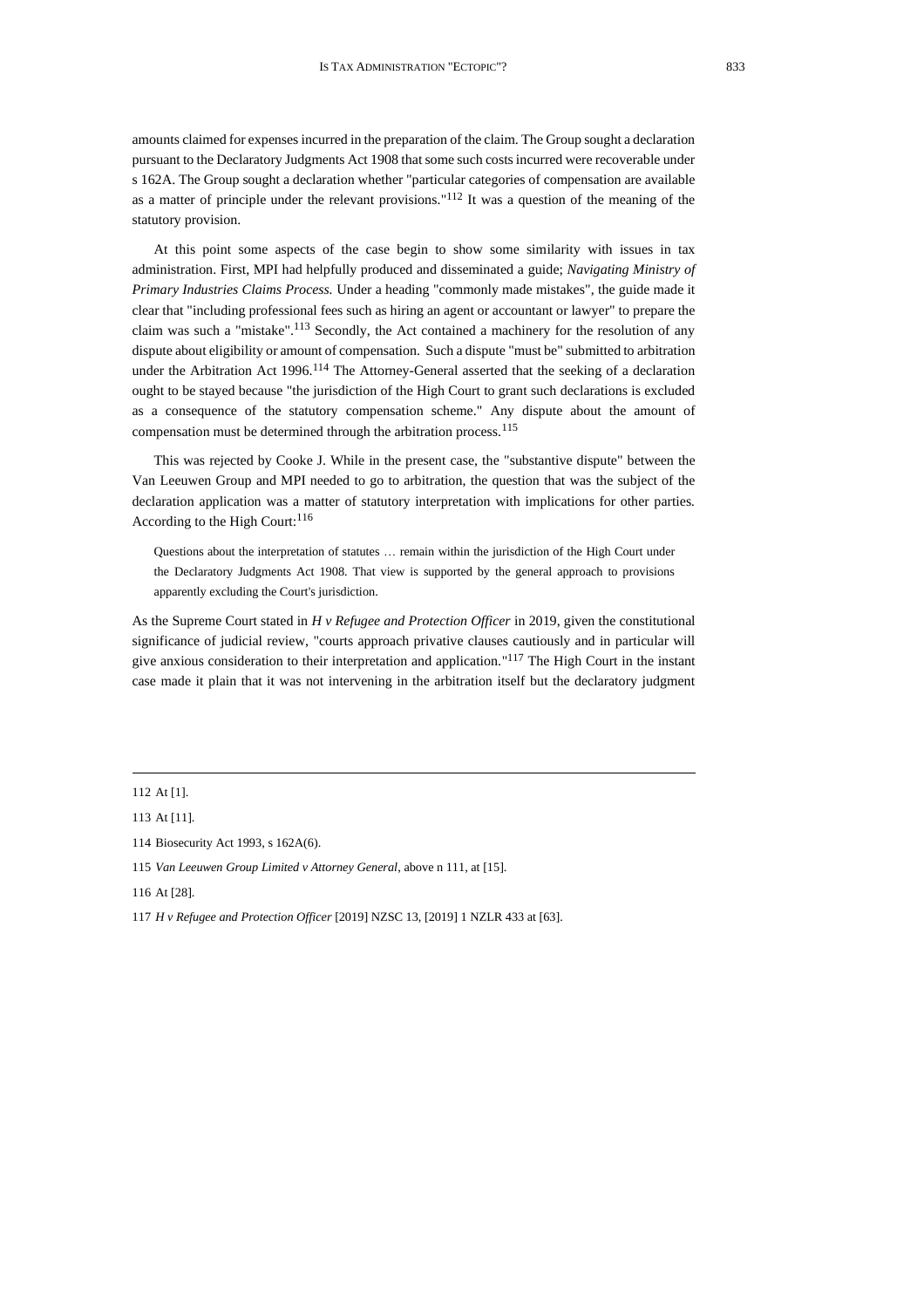proceedings could "resolve questions of the proper interpretation of the statute" relevant to the Van Leeuwen Group's claims but also to any other claims.<sup>118</sup>

This analogy is interesting for several reasons. It is a clear statement of the constitutional role of the High Court as the interpreter of statutes, regardless of what machinery there exists in a statute for resolving disputes about meaning. The difficulties that taxpayers have in getting to court, either because of the systemic structural issues in the dispute resolution process or in specific provisions, such as the no taxpayer opt-out without Commissioner's consent provision<sup>119</sup> are clogs on taxpayers' ability to access the courts. Secondly, both *Van Leeuwen* and the Supreme Court in *H v Refugee and Protection Officer* re-affirm in strong terms the position that will be taken with privative clauses. Parliament has placed the strongest possible privative clause in the Tax Administration Act 1996. The courts have evidenced significant respect for that strength. In that respect, there is evidence of tax exceptionalism. Thirdly, *Van Leeuwen*<sup>120</sup> noted that the privative clause in the instant case had "greater similarities" to the one in *Tannadyce*<sup>121</sup> than the one at issue in *Bulk Gas*, <sup>122</sup> which had established the general position in New Zealand. However, as Cook J noted, there was no application for a declaration in *Tannadyce*. There is food for thought for taxpayers' advisers buried in that footnote. Faced with a problematic interpretation of a section, as the taxpayer in *Westpac Securities* was, or confronted by an Interpretation Statement that seems based on a doubtful interpretation of the law, consideration might perhaps be given to using the Declaratory Judgments Act 1908.

## *V CONCLUDING COMMENTS*

In 2016, the Discussion Document, *Making Tax Simpler Proposals for Modernising the Tax Administration Act*, noted that there were several issues with the "current structure" of the TAA. It was structured around a process that had undergone significant change since the Act came into force. Over time, the legislation had become "less coherent" and the then current changes as part of the "business transformation" project needed to be "better reflected" in the Act.<sup>123</sup> The Discussion Document suggested it was time for a new piece of legislation to better reflect those realities and for one that was structured in a more coherent manner which made better use of principles-based drafting. However, such a re-write is not currently on the agenda. Tax administration is an important piece of infrastructure in a modern society albeit one whose development is never, to use the language of the day, "shovel ready". Nonetheless, it is a matter that ought not to be lost sight of.

<sup>118</sup> *Van Leeuwen Group Limited v Attorney General*, above [n 111,](#page-19-0) at [41].

<sup>119</sup> Tax Administration Act 1994, s 89N(1)(c)(viii).

<sup>120</sup> *Van Leeuwen Group Limited v Attorney General*, above [n 111,](#page-19-0) at [29], n 25.

<sup>121</sup> *Tannadyce v Commissioner of Inland Revenue*, above [n 54.](#page-10-0)

<sup>122</sup> *Bulk Gas Users Group v Attorney-General* [1983] NZLR 129 (CA).

<sup>123</sup> Inland Revenue Department, above [n 1,](#page-1-1) at 85.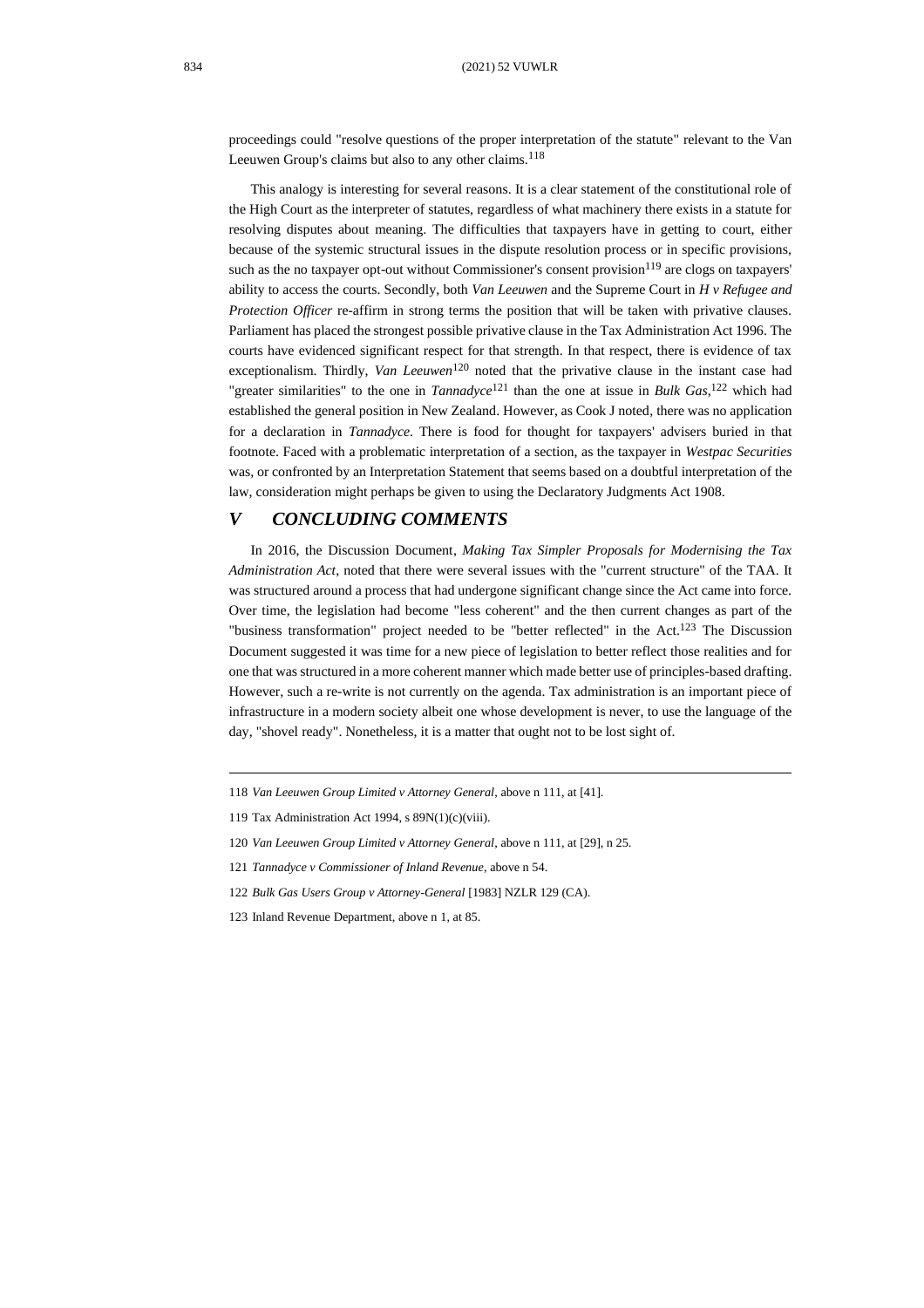This article has begun to consider, in the manner that academic lawyers do, the incoherence that the 2016 Discussion Document alluded to. The two examples highlight the risks of tax administration becoming too remote from the usual processes of judicial supervision both in substantive interpretation and process supervision. The relationship between merits and process review is far more nuanced and complex than that statement recognises. Nonetheless, adopting an over-simplified bifurcation is a useful tool to unpick the reality of what is in practice very messy. Secondly, the examples suggest that it is important that tax administration remains connected with the techniques and methodologies associated with other areas of the law. That alludes to a more generalised concern that confining tax to its own special world, operated only by members of a highly specialised epistemic community, leaves it vulnerable to risk of capture by its own self-referring frames of reference. For example, as William Young J noted in 2009, the processes of civil litigation have much changed from those in the mid-1990s when the disputes and challenge processes were added to the TAA.<sup>124</sup> Ignoring those changes might lead us to measure tax dispute resolution against the norms of the early 1990s, when in civil litigation generally, those norms have changed. In civil litigation, access to justice is now an important frame of reference.<sup>125</sup> Exposing tax disputes to a similar review should be considered. Similarly, discourse on the role of the New Zealand Bill of Rights Act 1990 has moved much since the 1990s. Internationally, Charters of Taxpayer Rights have become common, and in many jurisdictions such rights are re-enforced through the appointments of Tax Ombudsmen and Taxpayer Advocates however styled.<sup>126</sup> That leaves us to ponder whether tax administration ought to be left untouched by such concerns.

The Inland Revenue Department moved away from the "enforcement pyramid" in  $2015$ ,  $127$  but responsive regulation remains a dominant paradigm. As Judith Freedman wrote in 2016, systems that are dependent on "coercion generally do not work in the long term." Sustainable tax systems must "rely on trust to a considerable degree."<sup>128</sup> Such trust is under-pinned by a myriad of factors. To the extent that a tax system evidences features of ectopia, trust is undermined.

<sup>124</sup> William Young, above [n 9,](#page-2-0) at 13.

<sup>125</sup> See inter alia New Zealand Law Society *Access to Justice Stocktake of Initiatives Draft Research Report* (New Zealand Law Society, 2020).

<sup>126</sup> Observatory on the Protection of Taxpayer's Rights *2018 General Report on the Protection of Taxpayers' Rights* (International Bureau of Fiscal Documentation, 2019); Denham Martin "Inland Revenue's Accountability to Taxpayers" (2008) 14 NZJTLP 9; and Shelley Griffiths "The New Zealand Bill of Rights Act and the Commissioner of Inland Revenue's Information Gathering Powers" [2020] NZLJ 141 at 142–143.

<sup>127</sup> Alistair Hodgson "Inland Revenue's New Circular Compliance Model – An Overview" (2018) 13(1) JATTA 187 at 189–191.

<sup>128</sup> Judith Freedman "Restoring Trust" Tax Adviser (1 June 2016) quoted in Michael Walpole "Trends in Tax Administration" in Glen Loutzenhiser and Rita de la Feria (eds) *The Dynamics of Taxation: Essays in Honour of Judith Freedman* (Hart, Oxford, 2020) 309 at 309.